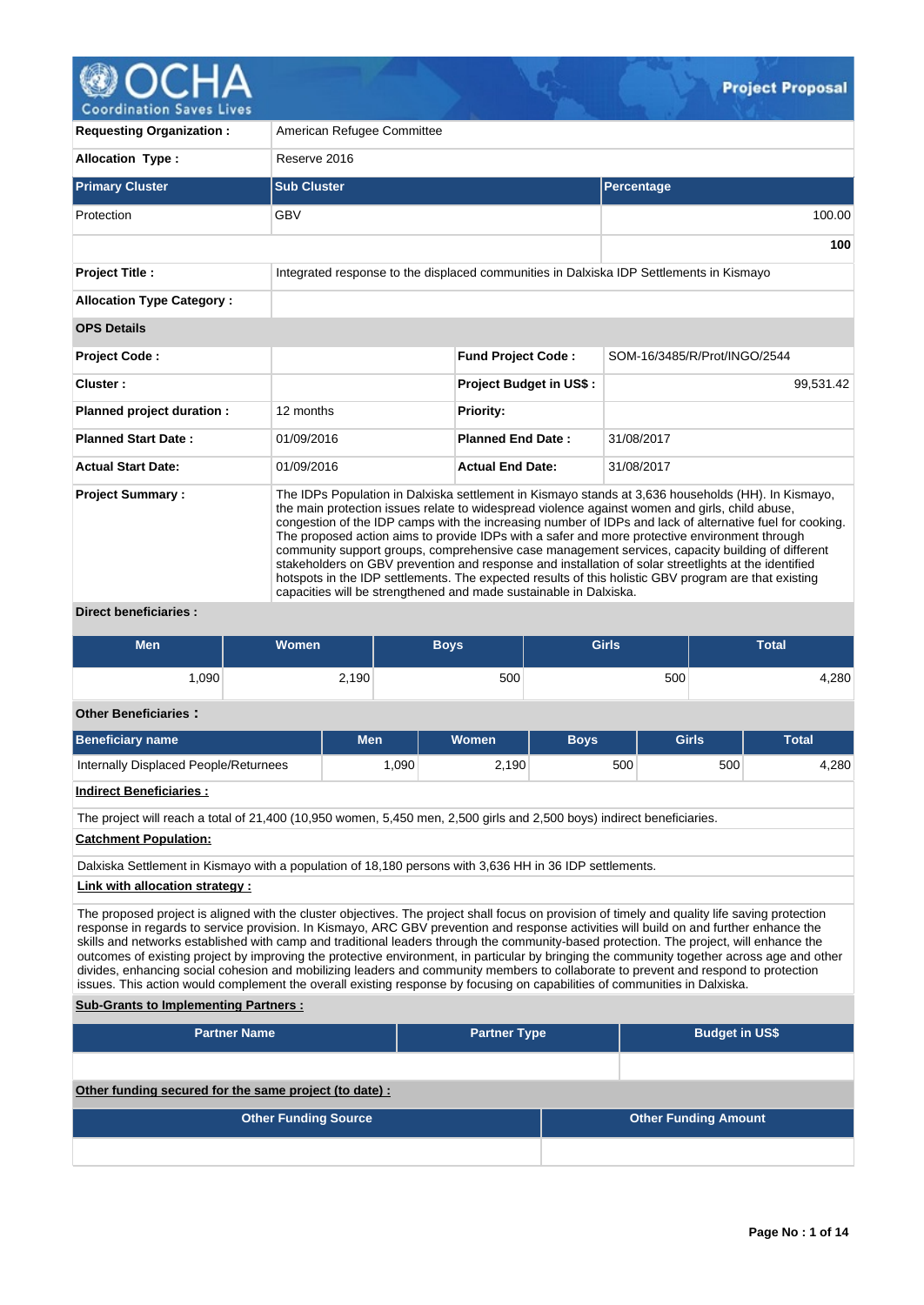## **Organization focal point :**

| <b>Name</b>                   | <b>Title</b>          | <b>Email</b>           | <b>IPhone</b>   |
|-------------------------------|-----------------------|------------------------|-----------------|
| <sup>'</sup> Rebekka Bernholt | Senior Grants Manager | rebekkab@arcrelief.org | +254 717 163782 |
| <b>BACKGROUND</b>             |                       |                        |                 |

## **1. Humanitarian context analysis**

During the past year, the protective space for IDPs in Somalia has been increasing, especially in urban areas where access to humanitarian services is available. UNHCR currently estimates there are 1.1 million IDPs in Somalia due to the prolonged conflict. The protracted and new displacements in the country caused by insecurity and lack of accessibility and limited support or access to humanitarian support has forced people to live in abject poverty in need of basic life saving support. Gender-based violence, incidents of insecurity exacerbated by lack of strong government presence in Somalia, and control by Al- Shabaab (AS) in some areas within South Central Somalia disproportionately impacts women and girls and has long lasting negative effects.

Kismayo has suffered significantly from civil conflict, flooding, famine, and the presence of AS. Kismayo has ans estimated population of 221,000, including 40,000 IDPs, while in Dalxiska camp, there are 3,636 households living in 36 settlements. On average, 26% of the households were reported to be from the host community. The number of new arrivals in Kismayo is on the rise due to the availability of humanitarian services. A total of 419 households arrived in the 36 settlements in the last month (Kismayo Shelter Cluster Mapping exercise June 2016). Political gains have been made in the area, following the signing in May 2015 of memorandums of understanding (MOUs) between the Federal Government and the Interim Juba Administration and the Interim South - West Administration, respectively, on the establishment of a regional police, UNSOM assisted with the screening and vetting of 200 prospective police officers in Kismayo. On 1 August 2015, 300 delegates representing Lower Juba, Middle Juba and Gedo regions unanimously approved the interim constitution for "Jubbaland State" in Kismayo.

### **2. Needs assessment**

GBV still remains a major protection concern in Somalia that needs to be addressed and prioritized by all if the rights of women and girls are to be protected and realized. According to the statistical data generated from the consolidated Gender Based Violence Information Management system (GBVIMS), Somalia GBV sub cluster bulletin, January-March 2016, the protective environment remains weak for the IDPs and civilians affected by the conflict. IDP women and girls and women and girls from minority clans suffer due to lack of access to justice, due process, and clan protection. These violations are aggravated due to weak rule of law and non-functional governance structures. According to the GBVIMS data for first quarter of 2016, 75% of the GBV survivors are IDPs while 99% are female, indicating that IDP women and girls are mostly at risk of GBV. In Kismayo, the main protection issues relate to violence and discrimination against minority nationalities and groups, prevalence of harmful traditional practices affecting particularly girls and young women, such as early marriage and female genital mutilation (FGM), abuse and neglect of children, and widespread domestic and intimate partner violence mostly affecting women. Also, cases of rape and sexual assault in connection to firewood collection continue to exist. From the GBVIMS data analysis for Kismayo January to May 2016, 50% of all the reported cases are rape; 36% happened in the bush when women and young girls look for firewood, 27% of the rapes cases happened at the survivor's home, and 18% happened at the IDP settlement.

While the number of reported GBV cases has increased in recent years, many cases go unreported. In February 2016, ARC Somalia surveyed 996 IDPs about protection issues targeting role model men. Fifty-five percent of the role model men believed that an attempted rape is not a problem since nothing happened. This perception from men is a concern, as they do not see the impact of the said problem. When it comes to rape incidents, shame is a contributing factor for survivors not seeking help, which was indicated by 60% of the respondents. The community will label, abuse and even ostracize women as most of the time they are blamed for the problem. Seventy percent of the interviewed men shared that women who are survivors of rape will not share their private issues with others at the courts as they believe their privacy will not be upheld, thus stopping them from getting help. Therefore, this data indicates that GBV often goes underreported due to social pressure, gender norms and expectations in some communities.

## **3. Description Of Beneficiaries**

This project will target the IDP population living in Dalxiska camp. Protection response programming will target self-presenting/identifying GBV survivors and their families; prevention programming will target the communities in which survivors live with emphasis on cultural and household opinion makers (adolescents and youth, elders, Ugas , imams, teachers, etc.). Through the provision of comprehensive case management and capacity building sessions, this project will ultimately benefit GBV survivors, both female and male, of any displacement status while also mitigating GBV risks. Provision of energy saving Jiko to GBV survivors and installation of solar streetlights in the hotspot will be undertaken as identified by community members. ARC will work with service providers in Kismayo to improve service delivery.

### **4. Grant Request Justification**

ARC has been implementing GBV prevention and response activities in South Central Somalia since 2011 in particular Mogadishu. At Kismayo level, ARC provides comprehensive case management services through the GBV Stop Centre in Kismayo general hospital and two MCH providing safe and confidential counseling to GBV survivors.

ARC is also a co-chair of the Protection Cluster and GBV Working Group in Kismayo alongside the Ministry of Family Affairs and Human Rights in the Jubbaland State of Somalia. ARC's role has been to coordinate all GBV and protection related activities in Kismayo through an interagency and multi-sectoral coordination mechanism. This therefore means that ARC has the technical expertise at the field level with competent GBV and protection staff to ensure that programming is of high quality and meets the needs of the persons of concern. ARC will draw from its past experiences implementing GBV programs in Kismayo and will incorporate learning from previous projects. The proposed project will directly contribute to Sector Objective Number 1: To improve protection risk prevention, response and access to services for IDPs and other civilians affected by conflict, violence, human rights violations or disaster.The proposed activities include lighting of hotspot areas, provision of material support to reduce risks of GBV and formation of support groups to prevent & respond to GBV. ARC is proposing to not only address protection-related concerns in Dalxiska IDP settlement but to also provide comprehensive GBV services to identified survivors.

# **5. Complementarity**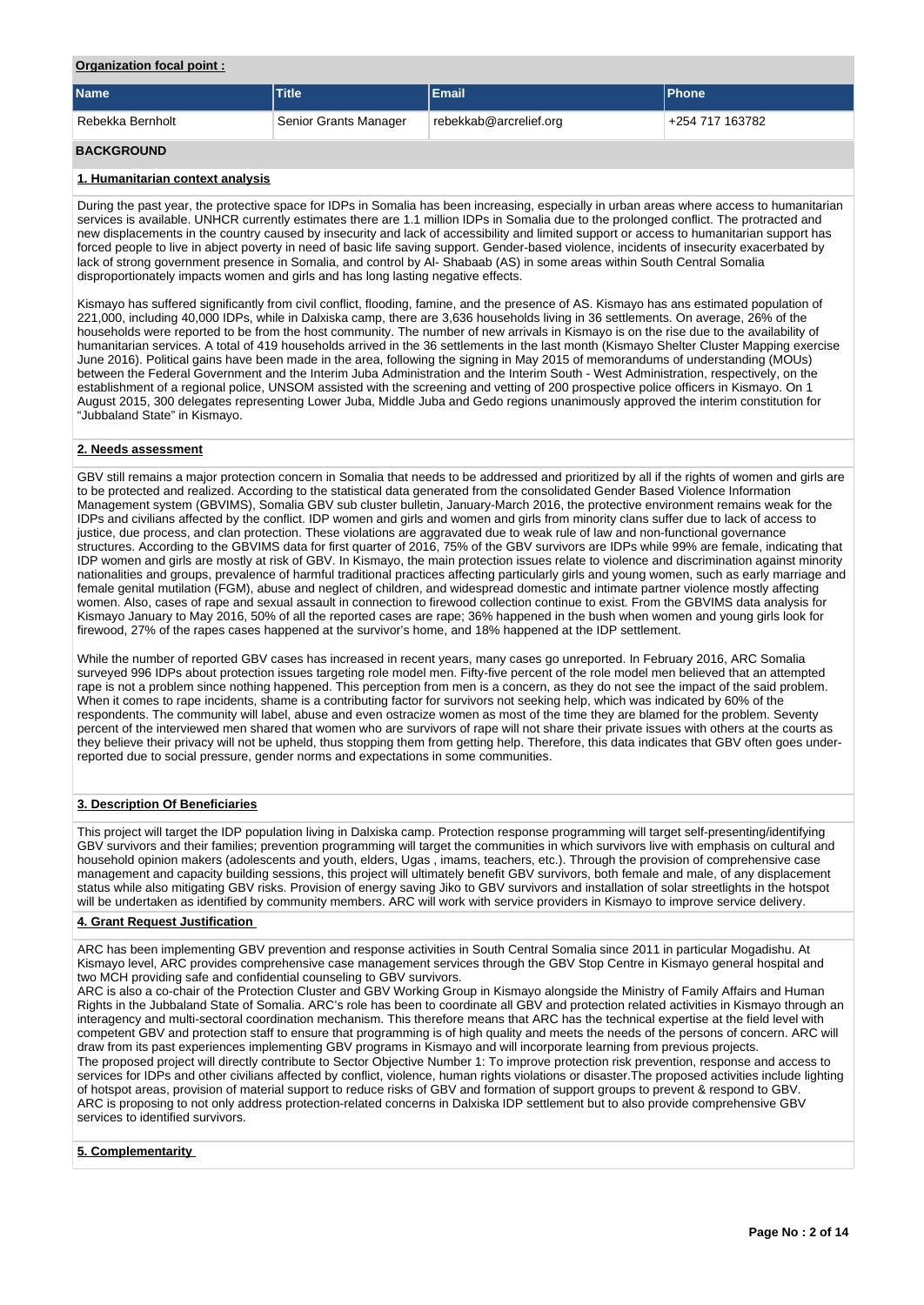ARC has excellent complementary sectors providing essential services that the protection unit can tap into, such as shelter, health and livelihood opportunities. In this regard, the GBV survivors have been supported with different services from other sectors such as health and provision of micro finance through livelihood sector. This has had positive effects on reducing survivors' vulnerability and most importantly their risk of GBV. ARC is working closely with multiple sectors and actors including UNFPA, UNOCHA, UNHCR Protection and Community Services, NRC, IOM, SWACEDA, CEDA, SEDHURO among other actors in ensuring that services offered to survivors are easily accessible, prompt, confidential, and appropriate according to GBV guiding principles and that mechanisms of preventing GBV are put in place. Moreover, the programming will continue to focus on the reduction of risk factors such as working with community committees in the camp while strengthening and enhancing the existing protective structures.

### **LOGICAL FRAMEWORK**

#### **Overall project objective**

The overall objective of this project is for IDPs to have an enhanced protective space during displacement and for GBV survivors to have access to quality life-saving services. ARC will secure the dignity of women, men, boys and girls through activities such as public awareness of GBV, strengthening community structures and supporting community-led initiatives. ARC also intends to mitigate risks of GBV through the provision of energy saving Jikos and installation of solar streetlights to improve the lighting conditions of the camp at night.

### **Protection**

| <b>Cluster objectives</b>                                                                                                                                                        | <b>Strategic Response Plan (SRP) objectives</b> | <b>Percentage of activities</b> |
|----------------------------------------------------------------------------------------------------------------------------------------------------------------------------------|-------------------------------------------------|---------------------------------|
| To improve protection risk prevention,<br>response and access to services for IDPs<br>and other civilians affected by conflict,<br>violence, human rights violations or disaster | Somalia HRP 2016                                | 100 <sup>1</sup>                |

**Contribution to Cluster/Sector Objectives :** The proposed activities are in line with the cluster objective and it is envisioned that it will contribute to safety and promote community-led intervention in providing temporary safe spaces for GBV survivors through the use of safe home volunteers, (Safe home volunteers will be used to provide safe shelters as a short term intervention since in Kismayo there is no safe houses or Haven for GBV survivors), provision of lighting in camps, comprehensive case management and capacity development. The safe home volunteers will be selected from the community members who have been playing an active role in responding and preventing GBV and have undergone several trainings on GBV. The response activities will be implemented to address protection issues targeting IDPs in Dalxiska. Further, the action will promote the prevention and response to GBV by deepening the knowledge, skills and engagement of community members in Dalxiska Camp- especially when it comes to breaking the taboo of domestic and intimate partner violence. It is envisioned that the protection needs that will be identified by the community will be associated to GBV in regards to discussion on where to erect solar street lights. Awareness raising and training of community leaders ill be done frequently with support from community volunteers. Protection needs including human rights violations will be monitored and the appropriate intervention selected.

#### **Outcome 1**

Increased access to timely, effective and quality life saving protection response services for GBV survivors

#### **Output 1.1**

#### **Description**

Clinical response services are available for and accessible to GBV survivors in a timely and effective manner

The ARC GBV team will organize a refresher training with the health staff in Kismayo in GBV Guiding Principles and in providing medical services to survivors, in addition to ensuring that the focal points are linked to PEP kits which are available in ARC's health facilities in Kismayo for adults and children..In addition to trainings of specialized service providers, GBV staff will continue to provide ongoing technical support. The interagency referral pathway is already in place and referrals is expected from other organizations. Monitoring checklists will be used by the Reproductive Health and GBV Program Officers for CMR focal points at health facilities.

Through these services, the survivor-centered approach will guide service provision to allow survivors to access the information they need to make decisions and will be based on consent at each stage in the process. In particular, the consent and confidentiality, nondiscrimination, dignity, safety, and empowerment of the survivor will be prioritized. Services are provided within health facilities by service providers who also see other types of cases to ensure minimization of stigma and risks to survivors and staff. Care is survivor-centered to allow survivors to access information they need to make their own decisions and is based on consent at each stage of the process.

# **Assumptions & Risks**

ARC maintains good relations with all stakeholders working in Kismayo. The security situation remains calm to such an extent that ARC is able to access the target beneficiaries. Local leaders and communities support the project and are willing to work within the framework of humanitarian principles.

### **Activities**

#### **Activity 1.1.1**

**Standard Activity : Psycho-social Support**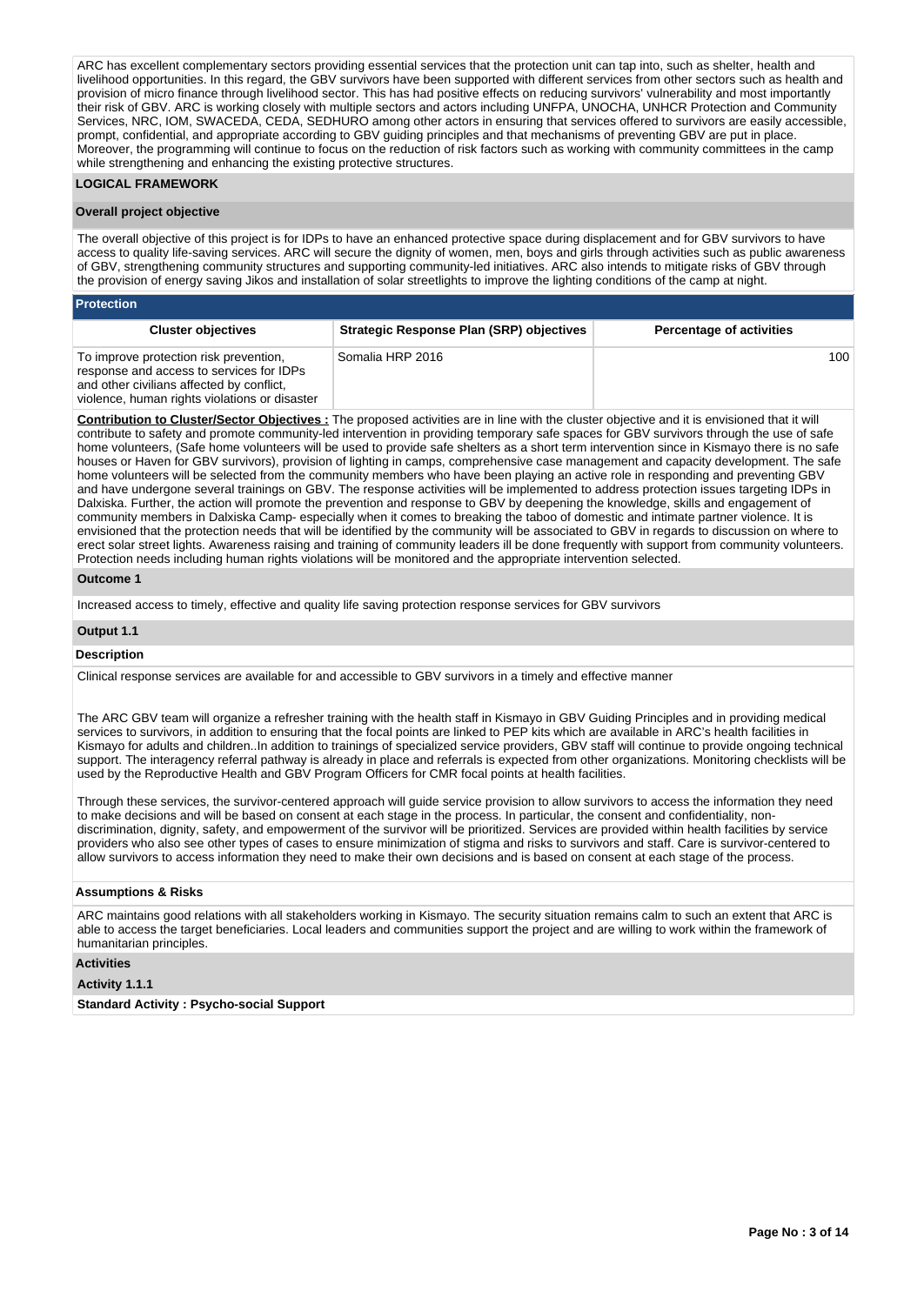#### Provide Case Management services through psychosocial support, documentation and referrals

ARC will provide all reporting GBV survivors with timely services through the case management process. This shall include safe and proper documentation of cases; psychosocial support both at individual level and appropriate referrals for other services through the referral pathway, as per the survivors' wishes and needs.

In addition, individual safety plans will be developed with survivors in the case of imminent intimate partner violence. All provided support and services will respect the confidentiality and wishes of the survivor as per the GBV Guiding Principles. Information dissemination at the camp level will be done on a daily basis by community volunteers to ensure information on where to access services is available to the community and also share the GBV hotline for survivors to call. The GBV stop Centre and the 2 Maternity Child Health Clinics have counseling and examination rooms including a trained psychosocial counselor who is in charge of the hotline and provide counseling to the survivors.

ARC will continue to utilize the GBV Information Management System (GBVIMS). According to GBVIMS best practices, ARC uses a coding system for survivors, caseworkers, and incidents to anonymize the documents with sensitive information. All data is centralized and secured in an electronic database with restricted access through passwords, with no paper trail other than the survivor files kept by the case workers, and is stored in a secured and locked location. Only one trained focal point per GBV team has access to the system to enter data, as it is password protected. Caseworkers keep the GBV Intake Forms in lockable cabinets together with the client files. Procedures for destroying data during an evacuation are in place as per the GBVIMS data protection protocol checklist.

The GBVIMS has proven useful in the context of Somalia to track GBV trends, including types of violence, by whom they were committed, when they occurred and by whom they were reported. ARC will continue to use the system to generate trend analysis in order to inform programming and sharing with UNHCR's GBV focal point for consolidation while following the laid down procedures and protocols as stipulated in the information sharing protocol (ISP).

#### **Activity 1.1.2**

### **Standard Activity : Material Support**

Distribute 100 Energy saving Jikos, 100 Dignity Kits to GBV survivors and installation of solar streetlight in Dalxiska settlement.

ARC is a member of the Global Reference Group for the updated Interagency Standing Committee (IASC) GBV guidelines, which enables communities, governments, and humanitarian organizations to establish and coordinate multi-sectoral interventions, to prevent and respond to GBV throughout all stages of humanitarian response.

As per the IASC Guidelines on integrating GBV prevention into all humanitarian interventions, ARC will distribute energy saving Jikos to GBV survivors identified through the case management in Dalxiska camp to reduce their frequency of going to the bush to fetch firewood. Three streetlights will be installed at the existing hotspots as identified by community members in Dalxiska settlement. Dignity kits will also be distributed to GBV survivors who are in need and also for proper hygiene. A post-distribution assessment will be conducted to assess the effectiveness of the Jiko and solar streetlights for GBV prevention.

### **Activity 1.1.3**

#### **Standard Activity : Increased access to services/ advocacy for people with disabilities**

train 40 Community members on basic counseling and psychosocial wellbeing

The training will aim at improving the community members' knowledge and practices. This activity will include young single mothers and caregivers of persons living with disabilities who have been facing discrimination in the camp including the minority communities; this information will be selected from the incident recorders. Topics to be discussed will focus on violence reduction strategies, importance of self-care as well as other related topics. These sessions shall be aimed at reducing effects of the family burden on the caregiver and the resultant negative impact it has on their psychosocial wellbeing and their ability to cope with it; it will also empower caregivers to offer basic counseling to the people they take care of as well as allow them to reach out to other caregivers.

### **Activity 1.1.4**

#### **Standard Activity : Psycho-social Support**

Form Community based Support groups who will act as GBV responders and Safe Home Volunteers

Two community support groups will be formed comprising 10 persons each, will be selected from the community members who are known to be playing an active role in responding to and preventing GBV. The selected group will in turn be trained in order to avoid further risks to the GBV survivors and will act as GBV responders and Safe Home Volunteers who shall be engaged in providing basic support and referrals to GBV survivors and other persons facing protection risks and in need of psychosocial support. Safe Home Volunteers will also provide temporary safe spaces to persons of concern, specifically women and children facing immediate physical danger of sexual and/or physical violence as their case is being intervened and a solution is sought. ARC shall also endeavor to strengthen the capacity of support group structures to be able to prevent & respond to GBV through monthly meetings and on-the-job coaching. The safe home volunteers will be selected from the community members who are known to be playing an active role in responding to and preventing GBV. The selected group will in turn be trained in order to avoid further risks to the GBV survivors. Currently we do not have safe houses or haven to shelter GBV survivors and most of the cases they go to stay with someone they identify which exposes them to further risks. This volunteers will form part of support group working with ARC prevention and response in providing an alternative for such cases

#### **Indicators**

|                 |                                                           |                                                                                                                                                 |            | <b>End cycle beneficiaries</b> |  |              |               |  |  |  |
|-----------------|-----------------------------------------------------------|-------------------------------------------------------------------------------------------------------------------------------------------------|------------|--------------------------------|--|--------------|---------------|--|--|--|
| Code            | <b>Cluster</b>                                            | <b>Indicator</b>                                                                                                                                | <b>Men</b> | <b>Women</b>                   |  | Boys   Girls | <b>Target</b> |  |  |  |
| Indicator 1.1.1 | Protection                                                | Number of male/female survivors who receive<br>medical assistance, including post rape treatment<br>within 72 hours, in line with set standards |            |                                |  |              | 70            |  |  |  |
|                 | <b>Means of Verification:</b> Project Progress Monitoring |                                                                                                                                                 |            |                                |  |              |               |  |  |  |
| Indicator 1.1.2 | Protection                                                | Number of IDP households having access to<br>ligting                                                                                            |            |                                |  |              | 2.000         |  |  |  |
|                 | <b>Means of Verification: Surveys</b>                     |                                                                                                                                                 |            |                                |  |              |               |  |  |  |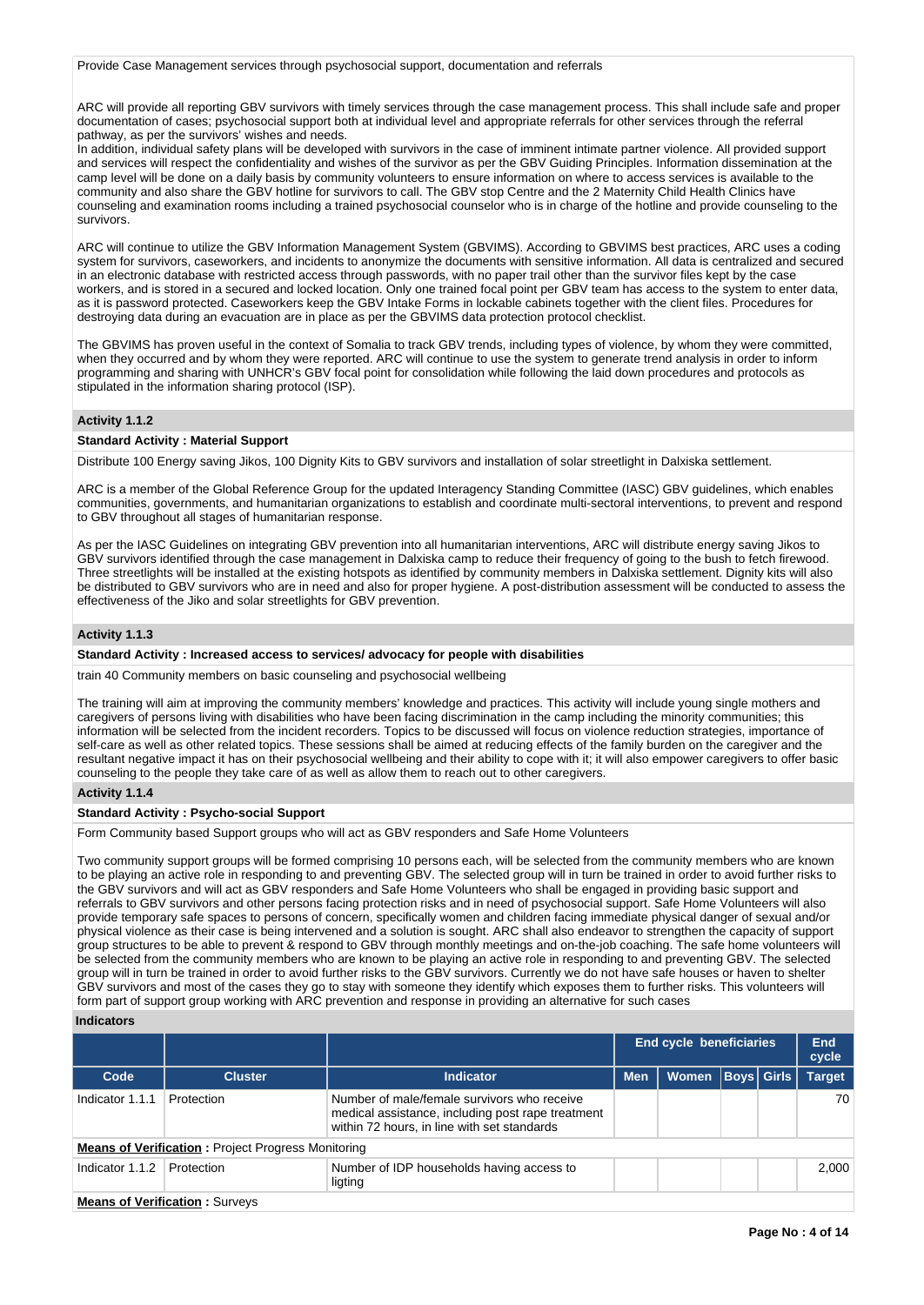| Indicator 1.1.3 Protection                         |                                                                   | % of survivors who receive CMR services within<br>72-120 hours of sexual violence incidents |  |  |  |  | 90 |
|----------------------------------------------------|-------------------------------------------------------------------|---------------------------------------------------------------------------------------------|--|--|--|--|----|
| <b>Means of Verification: ARC Progress Reports</b> |                                                                   |                                                                                             |  |  |  |  |    |
| Indicator $1.1.4$                                  | Protection                                                        | Number of persons reached through community<br>support groups                               |  |  |  |  | 50 |
|                                                    | <b>Means of Verification:</b> Minutes, Photos, support group list |                                                                                             |  |  |  |  |    |
| Output 1.2                                         |                                                                   |                                                                                             |  |  |  |  |    |

# **Description**

Improved coordination and capacity of local authorities, cluster focal persons and community sector committees on protection mainstreaming

# **Assumptions & Risks**

ARC maintains good relations with all stakeholders working in Kismayo. Security situation remains calm to such an extent that ARC is able to access the target beneficiaries. Local leaders and communities support the project and are willing to work within the framework of humanitarian principles. The security situation remains calm and ARC has adequate access to the target beneficiaries

# **Activities**

# **Activity 1.2.1**

### **Standard Activity : Capacity building**

Train 20 partner members who are part of the GBV WG on the updated IASC GBV guidelines, GBV SOPs and best practices.

# **Activity 1.2.2**

#### **Standard Activity : Capacity building**

A total of 40 community based committees and cluster focal persons shall be trained on GBV prevention and response, including aspects of protection mainstreaming, PSEA, and human rights. The community based committees will be conducting quarterly awareness sessions to inform the community members on available services for Gender based violence and ensure referrals are made on time as they continue with information dissemination at the camp level on various sectoral issues.

#### **Indicators**

|                 |                                          |                                                                                                   |            | <b>End cycle beneficiaries</b> |                   |  |               |  |
|-----------------|------------------------------------------|---------------------------------------------------------------------------------------------------|------------|--------------------------------|-------------------|--|---------------|--|
| Code            | <b>Cluster</b>                           | <b>Indicator</b>                                                                                  | <b>Men</b> | <b>Women</b>                   | <b>Boys Girls</b> |  | <b>Target</b> |  |
| Indicator 1.2.1 | Protection                               | Number of partners staff trained on IASC<br>quidelines                                            |            |                                |                   |  | 20            |  |
|                 |                                          | Means of Verification: Participant details, photos, pre- and post-evaluation questionnaires       |            |                                |                   |  |               |  |
| Indicator 1.2.2 | Protection                               | Number of people reached by campaigns<br>conducted to inform communities on available<br>services |            |                                |                   |  | 240           |  |
|                 | Magne of Ventflastian - Decessor senants |                                                                                                   |            |                                |                   |  |               |  |

**Means of Verification :** Progress reports

#### **Outcome 2**

Increased community awareness on GBV

## **Output 2.1**

### **Description**

Participation of community in SGBV prevention and response enabled and sustained

ARC will conduct public awareness on GBV and will provide mentoring support to GBV responders and safe home volunteers, which is expected to increase community members in preventing and responding to GBV. ARC will adopt the use of weekly information dissemination on Gender, Human Rights, Protection from Sexual Exploitation and Abuse (PSEA) and existing referral pathways conducted by the community mobilizer and the volunteers in the camp.

#### **Assumptions & Risks**

ARC maintains good relations with all stakeholders working in Kismayo. Security situation remains calm to such an extent that ARC is able to access the target beneficiaries. Local leaders and communities support the project and are willing to work within the framework of humanitarian principles. The security situation remains calm and ARC has adequate access to the target beneficiaries

# **Activities**

# **Activity 2.1.1**

### **Standard Activity : GBV awareness campaign**

Conduct awareness campaigns through calendar events

ARC will engage community members in GBV prevention and response activities through celebration of key events, such as the International Women's Day, International Day of Zero Tolerance for Female Genital Mutilation and 16 Days of Activism. ARC will also use radio programs, roadshows, forums, participatory and educative theatres and IEC materials to communicate key GBV prevention and response messages to the community.

#### **Activity 2.1.2**

**Standard Activity : GBV awareness campaign**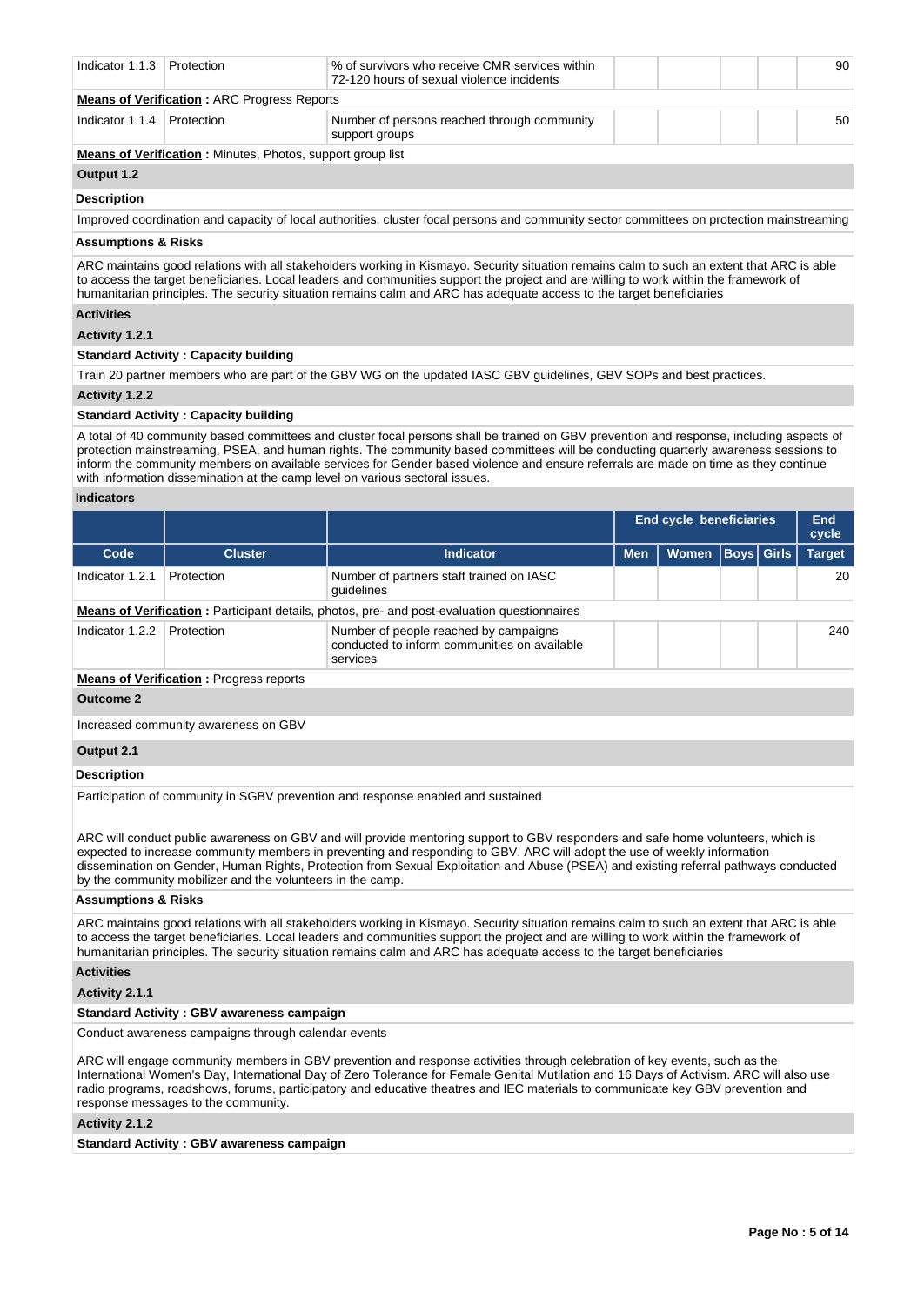Conduct training for 40 PoC on GBV prevention and response

The training will increase awareness on the effects of Intimate Partner Violence (IPV) and enhance basic communication skills as well as share information about the available services for GBV survivors in the community through the existing referral pathways. The participants will be identified by the camp leaders committee, various women and men group leaders, and other people suggested by the community. The PoCs identified for the training will be people who are able to influence the community to adopt change and support GBV survivors to access help in the camp.

### **Indicators**

|                                                           |                |                                                                                                   |            | <b>End cycle beneficiaries</b> |  |  | End<br>cycle        |
|-----------------------------------------------------------|----------------|---------------------------------------------------------------------------------------------------|------------|--------------------------------|--|--|---------------------|
| Code                                                      | <b>Cluster</b> | Indicator                                                                                         | <b>Men</b> | Women   Boys   Girls           |  |  | Target <sup>1</sup> |
| Indicator 2.1.1                                           | Protection     | Number of people reached by campaigns<br>conducted to inform communities on available<br>services |            |                                |  |  | 2.000               |
| <b>Means of Verification:</b> Project Progress Monitoring |                |                                                                                                   |            |                                |  |  |                     |

#### **Additional Targets :**

# **M & R**

# **Monitoring & Reporting plan**

The security situation in Kismayo does not prohibit ARC staff from making regular field-monitoring visits to project sites. A detailed M&E plan has been designed to collect appropriate data on project activities to indicate progress and provide documentation of activities. ARC will fully cooperate with any and all donor reporting requirements as outlined in the Project Partnership Agreement, including formal joint monitoring and review.

To ensure strong linkages with ARC's existing project, monitoring and evaluation of the currently supported GBV project will continue through the length of this project. Reports will be sent to SHF on a quarterly basis utilizing the agreed-upon format to detail progress, challenges, successes, and lessons learned to refine future programming design and ensure sustainability

# **Workplan**

| Activitydescription                                                                                                                                                                                                                                                                                                                                                                                                                                                                                                                                                                                                                                                                                                                                                                                                                                                                                                                                                                                                                                                                             | Year | 1        | $\overline{2}$ | 3 | 5        | 6.       |   | 8   | 9  | 10 |              |  |
|-------------------------------------------------------------------------------------------------------------------------------------------------------------------------------------------------------------------------------------------------------------------------------------------------------------------------------------------------------------------------------------------------------------------------------------------------------------------------------------------------------------------------------------------------------------------------------------------------------------------------------------------------------------------------------------------------------------------------------------------------------------------------------------------------------------------------------------------------------------------------------------------------------------------------------------------------------------------------------------------------------------------------------------------------------------------------------------------------|------|----------|----------------|---|----------|----------|---|-----|----|----|--------------|--|
| Activity 1.1.1: Provide Case Management services through psychosocial support,<br>documentation and referrals                                                                                                                                                                                                                                                                                                                                                                                                                                                                                                                                                                                                                                                                                                                                                                                                                                                                                                                                                                                   | 2016 |          |                |   |          |          |   |     | X. |    | $x \times x$ |  |
|                                                                                                                                                                                                                                                                                                                                                                                                                                                                                                                                                                                                                                                                                                                                                                                                                                                                                                                                                                                                                                                                                                 | 2017 | <b>X</b> | $x \times x$   |   | <b>X</b> | <b>X</b> | X | ΙX. |    |    |              |  |
| ARC will provide all reporting GBV survivors with timely services through the case<br>management process. This shall include safe and proper documentation of cases;<br>psychosocial support both at individual level and appropriate referrals for other<br>services through the referral pathway, as per the survivors' wishes and needs.<br>In addition, individual safety plans will be developed with survivors in the case of<br>imminent intimate partner violence. All provided support and services will respect<br>the confidentiality and wishes of the survivor as per the GBV Guiding Principles.<br>Information dissemination at the camp level will be done on a daily basis by<br>community volunteers to ensure information on where to access services is<br>available to the community and also share the GBV hotline for survivors to call.<br>The GBV stop Centre and the 2 Maternity Child Health Clinics have counseling and<br>examination rooms including a trained psychosocial counselor who is in charge of<br>the hotline and provide counseling to the survivors. |      |          |                |   |          |          |   |     |    |    |              |  |
| ARC will continue to utilize the GBV Information Management System (GBVIMS).<br>According to GBVIMS best practices, ARC uses a coding system for survivors,<br>caseworkers, and incidents to anonymize the documents with sensitive<br>information. All data is centralized and secured in an electronic database with<br>restricted access through passwords, with no paper trail other than the survivor<br>files kept by the case workers, and is stored in a secured and locked location. Only<br>one trained focal point per GBV team has access to the system to enter data, as it<br>is password protected. Caseworkers keep the GBV Intake Forms in lockable<br>cabinets together with the client files. Procedures for destroying data during an<br>evacuation are in place as per the GBVIMS data protection protocol checklist.                                                                                                                                                                                                                                                      |      |          |                |   |          |          |   |     |    |    |              |  |
| The GBVIMS has proven useful in the context of Somalia to track GBV trends,<br>including types of violence, by whom they were committed, when they occurred<br>and by whom they were reported. ARC will continue to use the system to generate<br>trend analysis in order to inform programming and sharing with UNHCR's GBV<br>focal point for consolidation while following the laid down procedures and protocols<br>as stipulated in the information sharing protocol (ISP).                                                                                                                                                                                                                                                                                                                                                                                                                                                                                                                                                                                                                |      |          |                |   |          |          |   |     |    |    |              |  |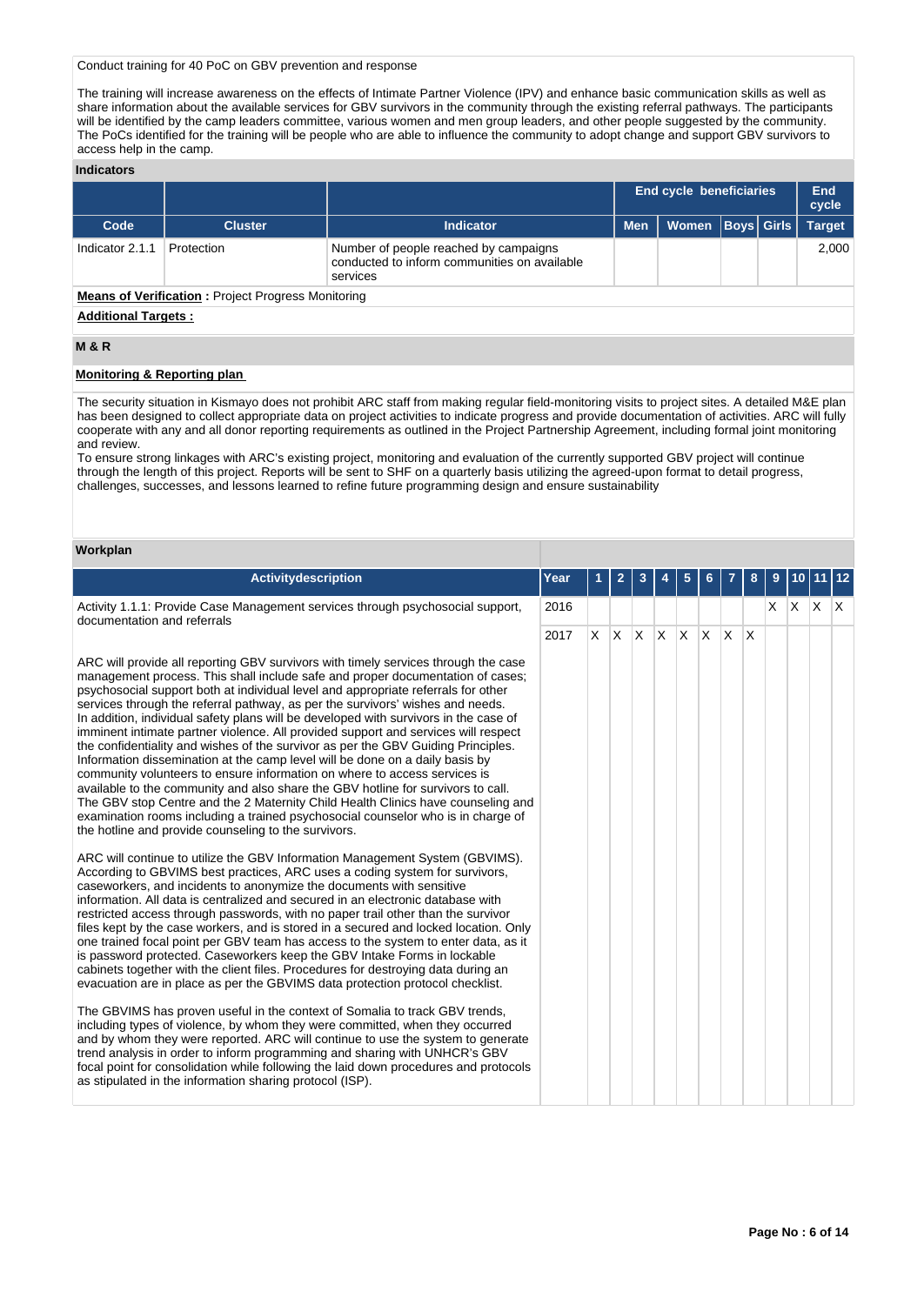| Activity 1.1.2: Distribute 100 Energy saving Jikos, 100 Dignity Kits to GBV survivors<br>and installation of solar streetlight in Dalxiska settlement.                                                                                                                                                                                                                                                                                                                                                                                                                                                                                                                                                                                                                                                                                                                                                                                                                                                                                                                                                                                                                                                                                                                                                                                                                                                                                                                                                                                                                             | 2016 |               |  |  |   |   | Х   |  |
|------------------------------------------------------------------------------------------------------------------------------------------------------------------------------------------------------------------------------------------------------------------------------------------------------------------------------------------------------------------------------------------------------------------------------------------------------------------------------------------------------------------------------------------------------------------------------------------------------------------------------------------------------------------------------------------------------------------------------------------------------------------------------------------------------------------------------------------------------------------------------------------------------------------------------------------------------------------------------------------------------------------------------------------------------------------------------------------------------------------------------------------------------------------------------------------------------------------------------------------------------------------------------------------------------------------------------------------------------------------------------------------------------------------------------------------------------------------------------------------------------------------------------------------------------------------------------------|------|---------------|--|--|---|---|-----|--|
| ARC is a member of the Global Reference Group for the updated Interagency<br>Standing Committee (IASC) GBV guidelines, which enables communities,<br>governments, and humanitarian organizations to establish and coordinate multi-<br>sectoral interventions, to prevent and respond to GBV throughout all stages of<br>humanitarian response.                                                                                                                                                                                                                                                                                                                                                                                                                                                                                                                                                                                                                                                                                                                                                                                                                                                                                                                                                                                                                                                                                                                                                                                                                                    | 2017 |               |  |  |   |   |     |  |
| As per the IASC Guidelines on integrating GBV prevention into all humanitarian<br>interventions, ARC will distribute energy saving Jikos to GBV survivors identified<br>through the case management in Dalxiska camp to reduce their frequency of going<br>to the bush to fetch firewood. Three streetlights will be installed at the existing<br>hotspots as identified by community members in Dalxiska settlement. Dignity kits<br>will also be distributed to GBV survivors who are in need and also for proper<br>hygiene. A post-distribution assessment will be conducted to assess the<br>effectiveness of the Jiko and solar streetlights for GBV prevention.                                                                                                                                                                                                                                                                                                                                                                                                                                                                                                                                                                                                                                                                                                                                                                                                                                                                                                             |      |               |  |  |   |   |     |  |
| Activity 1.1.3: train 40 Community members on basic counseling and psychosocial<br>wellbeing                                                                                                                                                                                                                                                                                                                                                                                                                                                                                                                                                                                                                                                                                                                                                                                                                                                                                                                                                                                                                                                                                                                                                                                                                                                                                                                                                                                                                                                                                       | 2016 |               |  |  | X |   |     |  |
| The training will aim at improving the community members' knowledge and<br>practices. This activity will include young single mothers and caregivers of persons<br>living with disabilities who have been facing discrimination in the camp including<br>the minority communities; this information will be selected from the incident<br>recorders. Topics to be discussed will focus on violence reduction strategies,<br>importance of self-care as well as other related topics. These sessions shall be<br>aimed at reducing effects of the family burden on the caregiver and the resultant<br>negative impact it has on their psychosocial wellbeing and their ability to cope with<br>it; it will also empower caregivers to offer basic counseling to the people they take<br>care of as well as allow them to reach out to other caregivers.                                                                                                                                                                                                                                                                                                                                                                                                                                                                                                                                                                                                                                                                                                                             | 2017 |               |  |  |   |   |     |  |
| Activity 1.1.4: Form Community based Support groups who will act as GBV<br>responders and Safe Home Volunteers                                                                                                                                                                                                                                                                                                                                                                                                                                                                                                                                                                                                                                                                                                                                                                                                                                                                                                                                                                                                                                                                                                                                                                                                                                                                                                                                                                                                                                                                     | 2016 |               |  |  | х |   |     |  |
| Two community support groups will be formed comprising 10 persons each, will be<br>selected from the community members who are known to be playing an active role<br>in responding to and preventing GBV. The selected group will in turn be trained in<br>order to avoid further risks to the GBV survivors and will act as GBV responders<br>and Safe Home Volunteers who shall be engaged in providing basic support and<br>referrals to GBV survivors and other persons facing protection risks and in need of<br>psychosocial support. Safe Home Volunteers will also provide temporary safe<br>spaces to persons of concern, specifically women and children facing immediate<br>physical danger of sexual and/or physical violence as their case is being<br>intervened and a solution is sought. ARC shall also endeavor to strengthen the<br>capacity of support group structures to be able to prevent & respond to GBV<br>through monthly meetings and on-the-job coaching. The safe home volunteers will<br>be selected from the community members who are known to be playing an active<br>role in responding to and preventing GBV. The selected group will in turn be<br>trained in order to avoid further risks to the GBV survivors. Currently we do not<br>have safe houses or haven to shelter GBV survivors and most of the cases they go<br>to stay with someone they identify which exposes them to further risks. This<br>volunteers will form part of support group working with ARC prevention and<br>response in providing an alternative for such cases | 2017 |               |  |  |   |   |     |  |
| Activity 1.2.1: Train 20 partner members who are part of the GBV WG on the<br>updated IASC GBV guidelines, GBV SOPs and best practices.                                                                                                                                                                                                                                                                                                                                                                                                                                                                                                                                                                                                                                                                                                                                                                                                                                                                                                                                                                                                                                                                                                                                                                                                                                                                                                                                                                                                                                            | 2016 |               |  |  |   |   | X   |  |
|                                                                                                                                                                                                                                                                                                                                                                                                                                                                                                                                                                                                                                                                                                                                                                                                                                                                                                                                                                                                                                                                                                                                                                                                                                                                                                                                                                                                                                                                                                                                                                                    | 2017 |               |  |  |   |   |     |  |
| Activity 1.2.2: A total of 40 community based committees and cluster focal persons<br>shall be trained on GBV prevention and response, including aspects of protection                                                                                                                                                                                                                                                                                                                                                                                                                                                                                                                                                                                                                                                                                                                                                                                                                                                                                                                                                                                                                                                                                                                                                                                                                                                                                                                                                                                                             | 2016 |               |  |  |   |   | X X |  |
| mainstreaming, PSEA, and human rights. The community based committees will<br>be conducting quarterly awareness sessions to inform the community members on<br>available services for Gender based violence and ensure referrals are made on<br>time as they continue with information dissemination at the camp level on various<br>sectoral issues.                                                                                                                                                                                                                                                                                                                                                                                                                                                                                                                                                                                                                                                                                                                                                                                                                                                                                                                                                                                                                                                                                                                                                                                                                              | 2017 |               |  |  |   |   |     |  |
| Activity 2.1.1: Conduct awareness campaigns through calendar events                                                                                                                                                                                                                                                                                                                                                                                                                                                                                                                                                                                                                                                                                                                                                                                                                                                                                                                                                                                                                                                                                                                                                                                                                                                                                                                                                                                                                                                                                                                | 2016 |               |  |  |   | X | Х   |  |
| ARC will engage community members in GBV prevention and response activities<br>through celebration of key events, such as the International Women's Day,<br>International Day of Zero Tolerance for Female Genital Mutilation and 16 Days of<br>Activism. ARC will also use radio programs, roadshows, forums, participatory and<br>educative theatres and IEC materials to communicate key GBV prevention and<br>response messages to the community.                                                                                                                                                                                                                                                                                                                                                                                                                                                                                                                                                                                                                                                                                                                                                                                                                                                                                                                                                                                                                                                                                                                              | 2017 | X<br>$\times$ |  |  |   |   |     |  |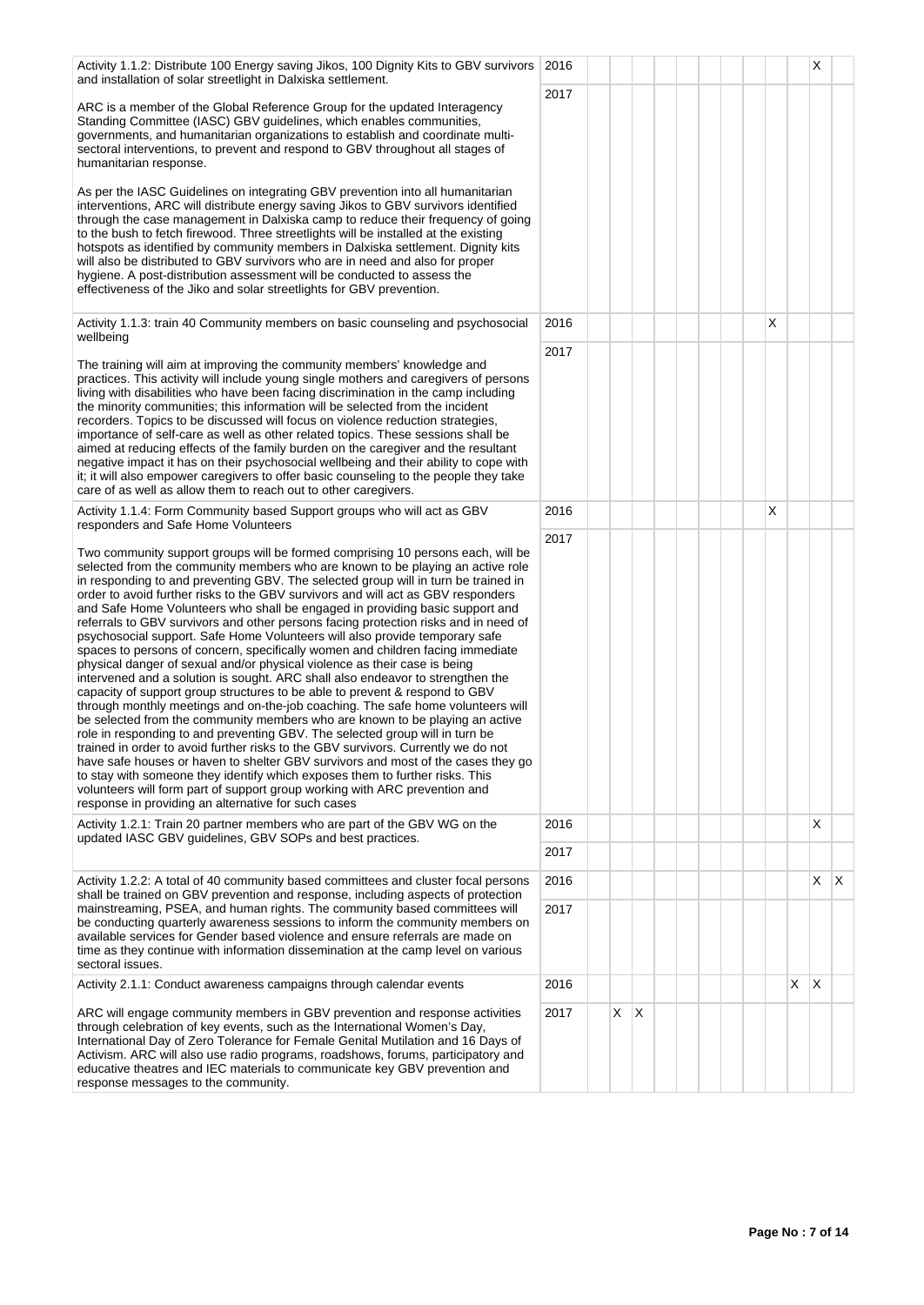| Activity 2.1.2: Conduct training for 40 PoC on GBV prevention and response                                                                                                                                                                                                                                                                                                                                                                                                                                                                                                                                     | 2016 |   |  |  |  |
|----------------------------------------------------------------------------------------------------------------------------------------------------------------------------------------------------------------------------------------------------------------------------------------------------------------------------------------------------------------------------------------------------------------------------------------------------------------------------------------------------------------------------------------------------------------------------------------------------------------|------|---|--|--|--|
| The training will increase awareness on the effects of Intimate Partner Violence<br>(IPV) and enhance basic communication skills as well as share information about<br>the available services for GBV survivors in the community through the existing<br>referral pathways. The participants will be identified by the camp leaders<br>committee, various women and men group leaders, and other people suggested by<br>the community. The PoCs identified for the training will be people who are able to<br>influence the community to adopt change and support GBV survivors to access<br>help in the camp. | 2017 | Χ |  |  |  |

# **OTHER INFO**

# **Accountability to Affected Populations**

ARC, through its standing presence in Kismayo, has good relationships with the local authorities and beneficiaries. The proposed project is based on information provided to ARC by potential beneficiaries as well as local authorities. ARC, as a matter of principle and tradition holds a stakeholder, grant opening workshop with all stakeholders invited every time before the launch of every project. The grant opening workshop is meant to introduce beneficiaries and stakeholders to the project, highlighting the key entitlements, the beneficiary selection criteria used or to be used, the design of the project and implementation policy of ARC and donor requirements. This act of inclusivity in program launching and implementation opens up the program to public scrutiny and healthy beneficiary/donor/implementer dialogue. Further, ARC conducts regular community meetings. During these meetings the beneficiaries are informed about the project and their feedback is sought. This feedback is then communicated to ARC Management and the project design is changed accordingly (within donor rules and regulations). Do no Harm has been considered in the design stage of the project and will be ensure during the implementation. At the end of the project, the community feedback is sought again and lessons learned are incorporated into new project designs. At its core, this is a project that acknowledges the essential role that different stakeholders play in GBV programming in humanitarian settings. ARC is committed to accountability towards the beneficiaries of the projects that the organization implements. In Kismayo and in line with ARC principles, the proposed project will be anchored in beneficiary buy-in and ownership mechanisms accountable to the civil society in the entire Jubbaland Administration and Kismayo in particular.

ARC and the line government authorities in collaboration with the key project stakeholders in Kismayo will conduct the process of recruiting key positions for this project. The hiring process will be transparent and will ensure fair distribution of the staff members among the different communities. ARC takes into consideration a number of critical issues when conducting its hiring. Some of the key considerations are: gender, people with disabilities (PWDs), and people from the minority clans. Memberships of entities formed either to provide oversight or play different roles like vetting, endorsements or grievance solving process must draw its membership from the youth, women, men and Government cadre.

ARC actively coordinates with all relevant bodies and stakeholders including the local and national level cluster system, the United Nations and other donors, international and local organizations, and all local and national level authorities. ARC incorporates transparent and community-led approaches in this and all projects, and communities will be engaged in all aspects of project design, implementation, and monitoring.Project activities will connect and be coordinated with existing and future projects in the protection sector, including the ongoing CHF project in Kismayo as well as the health components of ongoing ARC/OFDA funded 2 MCH in Kismayo, and the just ended WHO supported mobile clinic in Dalxiska. Beneficiaries will benefit from ARC's active programming in Kismayo in the sectors of health, WASH, livelihood, and shelter through messaging on available services and overlapping catchment areas. Additionally, ARC operates with a 'Do No Harm' framework and is committed to dynamic programming that is responsive to community feedback and changes in the context or setting. ARC takes a "whole of community" approach, which means that women, men, girls, and boys (including local leadership) are involved and engaged in the process of designing the project, which allows for greater community ownership and a sense of everyone being in the struggle together. As staff and volunteer safety can be a risk in GBV programming,

# **Implementation Plan**

ARC Somalia's field office in Kismayo will directly manage the implementation of this proposed project. The field office also provides technical, administrative and operational support. ARC is proposing to implement this project through ARC staff in close coordination with local authorities. The GBV Manager will provide overall management of the projects with support from the GBV officer and Psychosocial counselor who will be involved with direct project implementation.

All protection staff in Kismayo reports to the Protection Manager who inturn reports to the Lower Juba Program Manager. The Lower Juba Manager reports to the ARC Head of Programs who reports to the Country Director.

Financial management within ARC is headed by the Financial Controller based in Nairobi. The Finance Manager overseas the day to day operation and reporting and closely works with the Kismayo Based Finance Manager and Officer to ensure that all financial matters are in accordance with ARC and CHF rules and regulations.

ARC actively coordinates with all relevant bodies and stakeholders including the local and national level cluster system, the United Nations and other donors, international and local organizations, and all local and national level authorities. ARC incorporates transparent and community-led approaches in this and all projects, and communities will be engaged in all aspects of project design, implementation, and monitoring. Beneficiaries will benefit from ARC's active programming in Kismayo in the sectors of health, WASH, protection, livelihood and shelter through messaging on available services and referrals using the developed and endorsed interagency referral form by the GBV sub cluster members

ARC will seek to protect the most vulnerable people in the community by providing enhanced mechanisms for preventing and responding to GBV through a multi-sectoral mechanism. The response component shall seek to offer psychosocial support to GBV survivors through the case management process that would include referrals to other partners for cases needing further assistance. Initiatives under the prevention component will seek to engage the community and community structures to provide them with knowledge, resources and skills they need to effect change in social and gender relations in their own communities to more effectively address gender-based violence and create community ownership.

ARC is the protection cluster focal point in Lower Juba and conducts the monthly protection cluster coordination meeting to which all protection actors. OCHA and the relevant ministries are invited. Outcomes of the meetings are shared with all actors and the cluster. This is the main mechanism used to maximize efficiency and impact and avoid duplication.

ARC will adhere to the implementation and M&E plan as submitted in the proposal. Before commencing the implementation a stakeholder meeting will be called and share the project activities with concerned partners and government ministries Further, ARC will coordinate with the security department in government/ district commissioners office.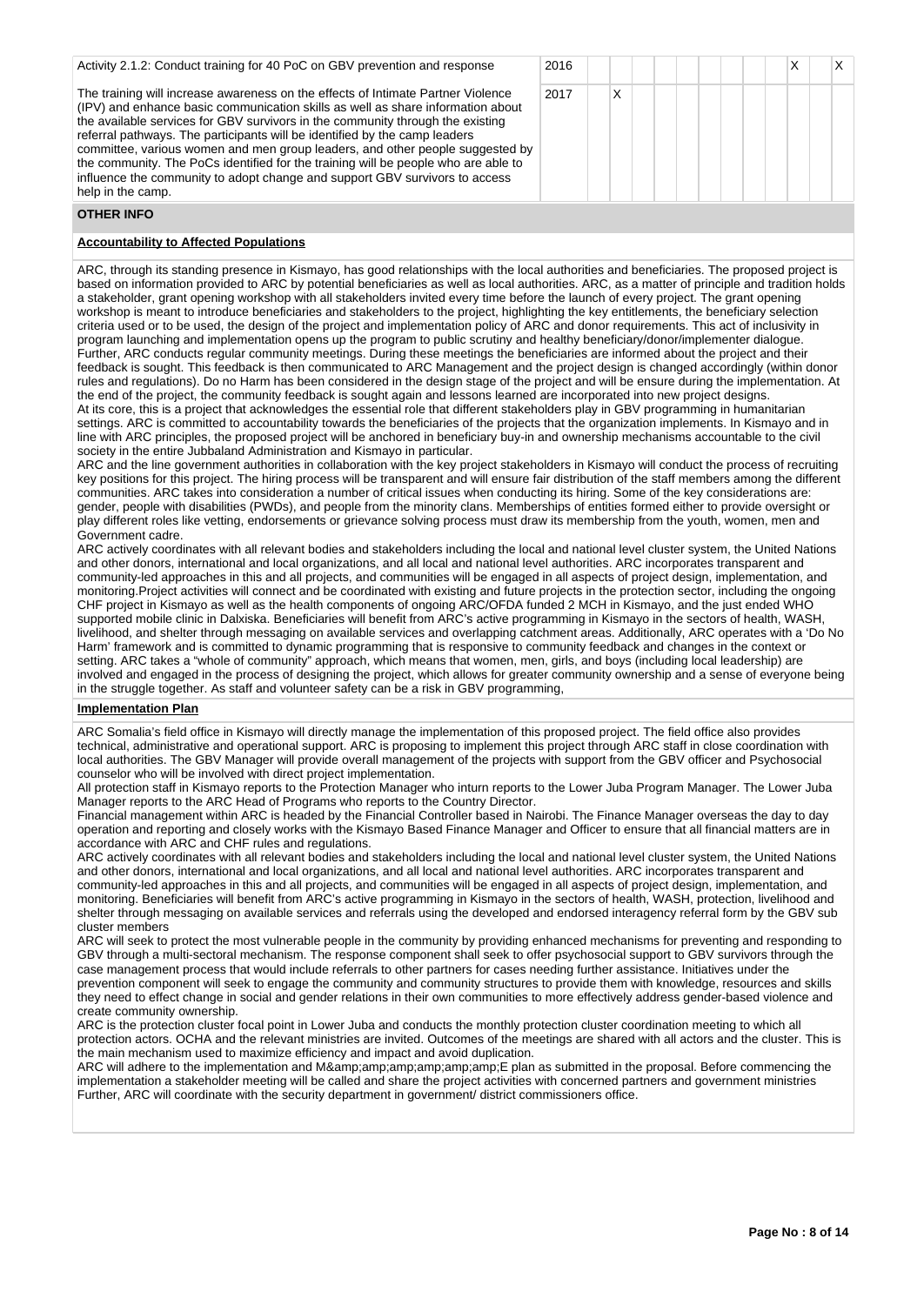| Coordination with other Organizations in project area |  |  |  |
|-------------------------------------------------------|--|--|--|
|                                                       |  |  |  |

| Name of the organization                            | Areas/activities of collaboration and rationale                                                                                                                                                                                                                                                                                                                       |
|-----------------------------------------------------|-----------------------------------------------------------------------------------------------------------------------------------------------------------------------------------------------------------------------------------------------------------------------------------------------------------------------------------------------------------------------|
| <b>SWACEDA</b>                                      | GBV partner in Kismayo that conducts GBV prevention and response<br>services. ARC will work with SWACEDA on ensuring survivors of<br>GBV receive appropriate service without duplication. The proposed<br>activities will be implemented through information sharing and<br>ensuring solutions for difficult cases are discussed through case<br>management meetings. |
| <b>SEDHURO</b>                                      | GBV/child protection (CP) partner in Kismayo that conducts GBV<br>prevention and awareness campaigns. ARC as the co-chair of the<br>Protection Cluster will work with SEDHURO throughout the<br>implementation period in ensuring child rights violations are<br>documented and that identified cases are referred for appropriate<br>support.                        |
| <b>CEDA</b>                                         | CP partner conducts awareness campaigns. ARC will continue to<br>work with CEDA as the project unfolds in ensuring cases of child<br>violations are reported and that support is provided as needed.                                                                                                                                                                  |
| <b>PAC</b>                                          | GBV partner that supports medical services at the Kismayo General<br>Hospital. Cases of rape, sexual assault and severe physical assault<br>cases that require doctors' intervention will be referred to PAC for<br>further assistance and evidence collection in case the GBV survivor<br>wishes to pursue a legal course of action.                                 |
| <b>NRC</b>                                          | Case referral for provision of support to GBV survivors (i.e.<br>emergency cash grants). ARC will continue to work with NRC<br>through referral of GBV cases. Cases of GBV that require further<br>interventions will be linked up with NRC for their support.                                                                                                        |
| Ministry of Gender, Family Affairs and Human Rights | ARC works closely with the ministry in supporting comprehensive<br>GBV prevention and response services and coordination in lower<br>juba. The ministry in collaboration with co-chairs both the protection<br>cluster and GBV sub cluster meetings in Kismayo.                                                                                                       |
| Jubbaland IDP and Refugee Affairs (JRIA)            | The commission ensures IDPs and refugees living in Kismayo are<br>provided with appropriate intervene in a dignified manner. The<br>proposed activities will be implemented through information sharing<br>at the cluster level and adequate support to the IDPs.                                                                                                     |
| Jubbaland IDP and Refugee Affairs (JRIA)            | The commission ensures IDPs and refugees living in Kismayo are<br>provided with appropriate intervene in a dignified manner. The<br>proposed activities will be implemented through information sharing<br>at the cluster level and adequate support to the IDPs.                                                                                                     |

# **Environment Marker Of The Project**

A: Neutral Impact on environment with No mitigation

# **Gender Marker Of The Project**

2b- The principal purpose of the project is to advance gender equality

### **Justify Chosen Gender Marker Code**

ARC will ensure equal participation of women, men, girls and boys in all stages of the project. People of different ages and genders will be adequately represented in forums, trainings and GBV prevention and response initiatives. ARC understands the intended population has different needs between women, girls, boys and men and that access to services and resources is also different for each group. The proposed activities are designed in a way that doesn't expose community members to further risk but rather plays a role in protecting and preserving the dignity of IDPs.

# **Protection Mainstreaming**

As ARC is keen to mainstream protection into all of its interventions, the ARC GBV team will work on building the capacity of staff from different sectors (Health, WASH, livelihood and Shelter) from ARC as well as other agencies on protection mainstreaming. In addition to providing specialized refresher training to health staff and community health workers on Clinical Management of Rape. ARC is committed to ensuring that protection is mainstreamed into all program responses. Protection activities will be integrated to improve the community with the aim of mitigating the risk and exposure of affected populations to threats, to empower beneficiaries to claim their rights, and to prompt duty-bearers to comply with their obligations.

#### **Country Specific Information**

### **Safety and Security**

The security situation in Somalia has remained volatile with heightened incidents of armed attacks and military operations especially in Jubbaland State. The operational context within Lower Juba remains fluid. AMISOM-backed forces have established a presence in most major cities, however regular asymmetrical attacks from AS and frequent infighting from rival clans/political factions force the majority of the population to live in often contested areas and to navigate complex conflict environments. While little change to the security and operational context is expected during the implementation period, activities and implementation strategies remain flexible, and procedures are in place to mitigate risks at all project levels. ARC's direct implementation methodology is designed to establish linkages of all interventions within targeted communities, building well-established relationships with local government ministries, local and international partners, and identified community members to allow for easy movement and flexibility to mitigate obstacles associated with the Somalia-specific operational context.

**Access**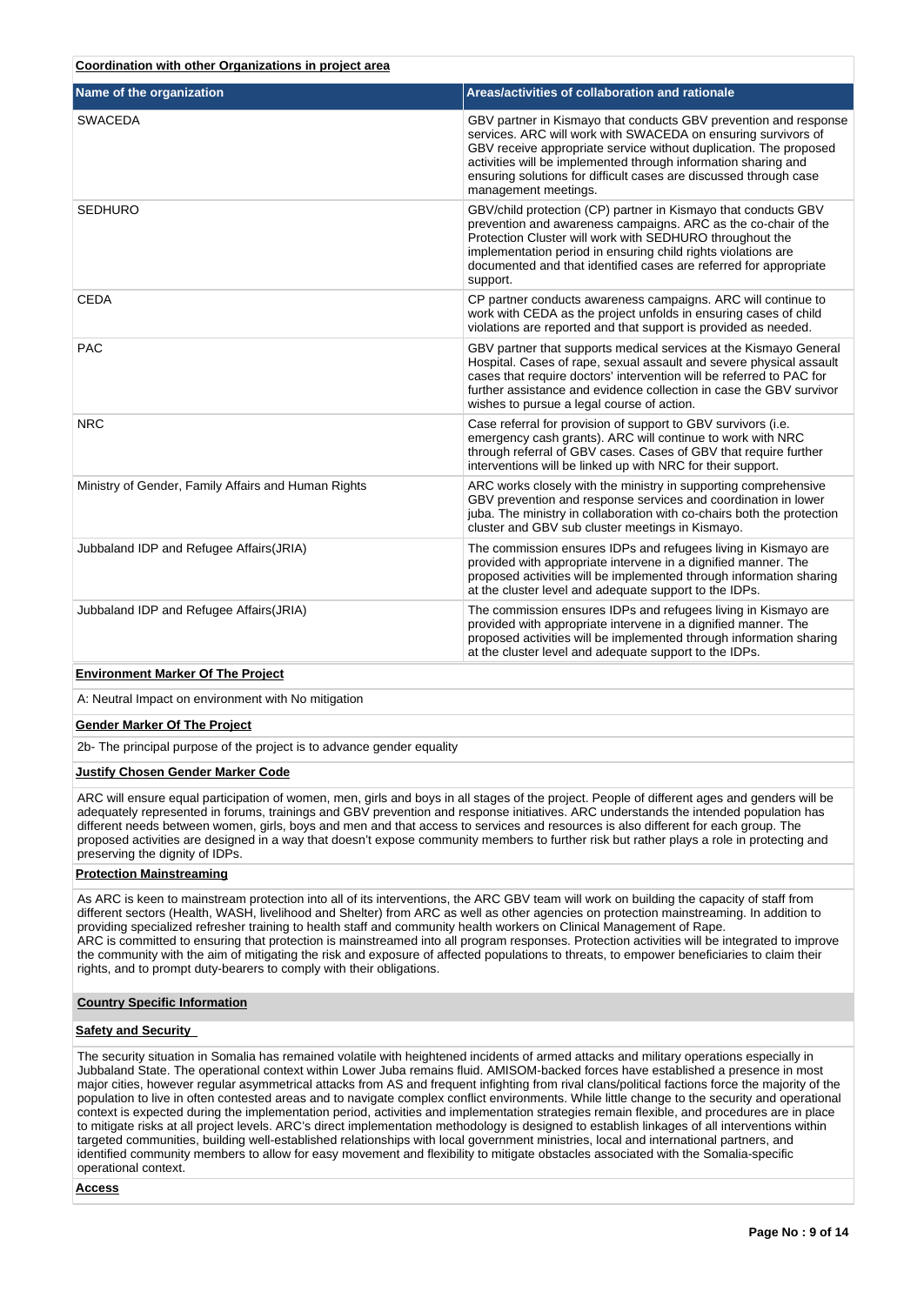ARC has been working in Kismayo since 2011 and enjoys the support of the community and the authorities. ARC expects to keep good relationships to all actors in Kismayo and expects that this will allow ARC to work in Dalxiska IDP camp without issues. All interventions ensure that benefits are being equally accessed by all, especially people in the most vulnerable situations. Protecting the security, privacy, and dignity of those who take part in our programs is at the centre of all ARC interventions. ARC has a comprehensive field security manual that informs all staff and all programs. A dedicated Security Manager further ensures safety and security of all ARC projects, staff and resources.

# **BUDGET**

| Code | <b>Budget Line Description</b>                                                                                                                                                                                                                                                                                                                                                         |   | D / S Quantity Unit | cost                  | <b>Duration</b><br>Recurran charged<br>ce | $\frac{9}{6}$<br>to CHF | <b>Total Cost</b> |  |
|------|----------------------------------------------------------------------------------------------------------------------------------------------------------------------------------------------------------------------------------------------------------------------------------------------------------------------------------------------------------------------------------------|---|---------------------|-----------------------|-------------------------------------------|-------------------------|-------------------|--|
|      | <b>Staff and Other Personnel Costs</b>                                                                                                                                                                                                                                                                                                                                                 |   |                     |                       |                                           |                         |                   |  |
| 1.1  | <b>Country Director</b>                                                                                                                                                                                                                                                                                                                                                                | s |                     | $1 \, 9,000$<br>.00   | 12                                        | 3.00                    | 3,240.00          |  |
|      | The Country Director provides overall leadership and management to ARC's Somalia program and is responsible for the final<br>budgetary oversight. The Country Director is based in Mogadishu with travel to Nairobi to coordinate with donoe and UN agency<br>headquarters. 3% of his salary, including all benefits will be charged to this project while 97% will be charged to ARC. |   |                     |                       |                                           |                         |                   |  |
| 1.2  | <b>Finance Controller</b>                                                                                                                                                                                                                                                                                                                                                              | s |                     | $1 \, 6,000$<br>.00   | 12                                        | 3.00                    | 2,160.00          |  |
|      | The Finance COntroller provides overall leadership and management to ARC's Somalia program and is responsible for the final<br>budgetary oversight. The Finance COntroller is based in Mogadishu with travel to Nairobi . 3% of his salary, including all benefits<br>will be charged to this project while 97% will be charged to ARC.                                                |   |                     |                       |                                           |                         |                   |  |
| 1.3  | <b>Grant Management Support</b>                                                                                                                                                                                                                                                                                                                                                        | D |                     | $1 \mid 5,700$<br>.00 | 12                                        | 3.00                    | 2,052.00          |  |
|      | This position ensures all donor requirements are met and all reporting is up to the donors' standard and manages the grant.<br>\$5.700/month x 12 months x 3% LOE = \$2.052                                                                                                                                                                                                            |   |                     |                       |                                           |                         |                   |  |
| 1.4  | <b>Protection Manager</b>                                                                                                                                                                                                                                                                                                                                                              | D |                     | $1 \mid 2,700$<br>.00 | 12                                        | 30.00                   | 9,720.00          |  |
|      | The position has overall responsibility for all Protection, GBV prevention and response activities in Somalia Program.<br>\$2,700/month x 12 months x 30% LOE = \$14,400                                                                                                                                                                                                               |   |                     |                       |                                           |                         |                   |  |
| 1.5  | <b>GBV Officer</b>                                                                                                                                                                                                                                                                                                                                                                     | D |                     | $1 \mid 1,700$<br>.00 | 12                                        | 50.00                   | 10,200.00         |  |
|      | The position is responsible for day-to-day implementation of the GBV projects in Kismayo. \$1,700/month x 12 months x 50% LOE<br>\$10,200                                                                                                                                                                                                                                              |   |                     |                       |                                           |                         |                   |  |
| 1.6  | Psychosocial Counselor                                                                                                                                                                                                                                                                                                                                                                 | D |                     | $1 \mid 1,000$<br>.00 | 12                                        | 50.00                   | 6,000.00          |  |
|      | The position will support the day-to-daypsychosocial counselling for GBV survivors in Kismayo. \$1000/month x 12 months x 50%<br>$LOE = $6,000$                                                                                                                                                                                                                                        |   |                     |                       |                                           |                         |                   |  |
| 1.7  | <b>Protection Mobilizer</b>                                                                                                                                                                                                                                                                                                                                                            | D |                     | 1 600.0<br>$\Omega$   | 12                                        | 50.00                   | 3,600.00          |  |
|      | This position will support the GBV prevention component and will work with community voluntters in ensuring gBV Prevention<br>and response activities have been shared with the community. \$600/month x 12 months x 50% LOE=3,600                                                                                                                                                     |   |                     |                       |                                           |                         |                   |  |
| 1.8  | <b>Community Volunteers</b>                                                                                                                                                                                                                                                                                                                                                            | D |                     | 10 100.0<br>0         | 12                                        | 50.00                   | 6,000.00          |  |
|      | This is a community based positios expected to work in the communities and increase awareness among the beneficiaries<br>through day to day infromationa dissemination, .\$100/month x 12 months $50\%$ LOE=\$6,000                                                                                                                                                                    |   |                     |                       |                                           |                         |                   |  |
| 1.9  | <b>Qualified Nurse</b>                                                                                                                                                                                                                                                                                                                                                                 | D |                     | 1 450.0<br>0          | 12                                        | 50.00                   | 2,700.00          |  |
|      | This position works at the GBV stop centre in Kismayo General Hospital and will be able to provide clinicalservices to GBV<br>survivors\$450/month x 12 months x 50% LOE                                                                                                                                                                                                               |   |                     |                       |                                           |                         |                   |  |
| 1.10 | Auxillary Nurse                                                                                                                                                                                                                                                                                                                                                                        | D |                     | 1 360.0<br>0          | 12                                        | 50.00                   | 2,160.00          |  |
|      | This position works at the GBV stop centre in Kismayo General Hospital and will be able to provide clinicalservices to GBV<br>survivors\$360/month x 12 months x 50% LOE                                                                                                                                                                                                               |   |                     |                       |                                           |                         |                   |  |
|      | <b>Section Total</b>                                                                                                                                                                                                                                                                                                                                                                   |   |                     |                       |                                           |                         | 47,832.00         |  |
|      | <b>Supplies, Commodities, Materials</b>                                                                                                                                                                                                                                                                                                                                                |   |                     |                       |                                           |                         |                   |  |
| 2.1  | Dignity Kits for GBV Survivors                                                                                                                                                                                                                                                                                                                                                         | D |                     | 96 68.00              | 1                                         | 100.00                  | 6,528.00          |  |
|      | Dignity kits comprising of Dirac, Dshawl, Sanitary pads, Panties, Bucket, bar soap, powder soap and peticoat will be distributed to<br>100 GBV survviors. \$6,528/year x 100% LOE = \$6,528                                                                                                                                                                                            |   |                     |                       |                                           |                         |                   |  |
| 2.2  | Energy saving Jiko                                                                                                                                                                                                                                                                                                                                                                     | D |                     | 100 50.00             | 1                                         | 100.00                  | 5,000.00          |  |
|      | Energy saviving Jikos will be distributed to GBV survivors who are at risk of r further violence due to there frequent visit to the<br>bush to fetch firewood. This Jikos will save them frequenting the bush as it will last for some days. \$5000/year x 100% LOE =<br>\$5,000                                                                                                       |   |                     |                       |                                           |                         |                   |  |
| 2.3  | Installation of Solar street lights                                                                                                                                                                                                                                                                                                                                                    | D |                     | $3 \mid 2,500$<br>.00 | 1                                         | 100.00                  | 7,500.00          |  |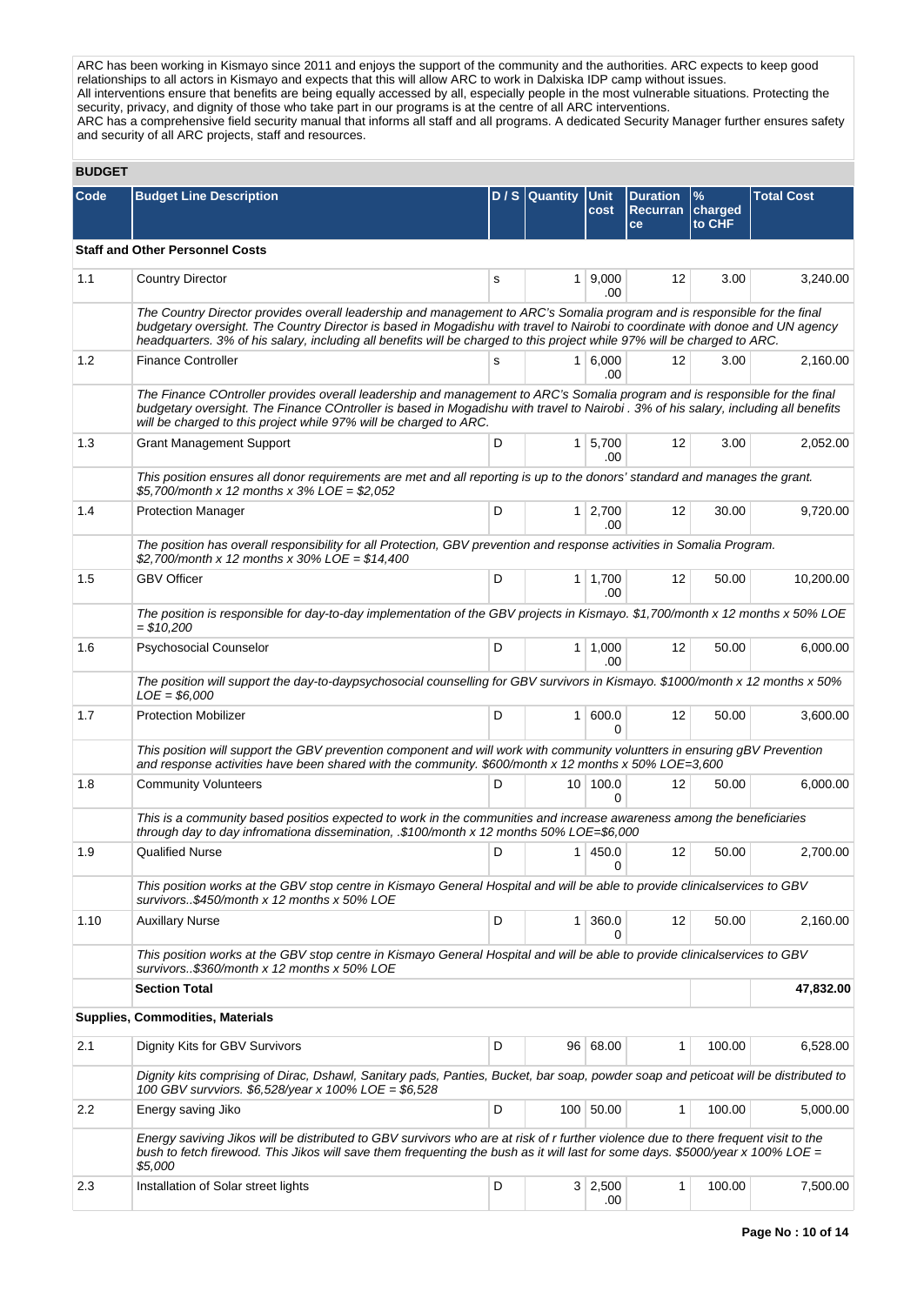|                   | Installtion of solar street light will be done at the identified hotspot within Dalxiska IDP camp. The lights will have 60W single LED<br>with solar panel 200W* 1PC. Mono/polycrystalline silicon with a battery 12V/250AH*1-PC. Gel storage battery. 8 metres height.<br>$$7,500/year \times 100\%$ LOE = \$7,500                                                                            |           |                |                       |    |        |           |
|-------------------|------------------------------------------------------------------------------------------------------------------------------------------------------------------------------------------------------------------------------------------------------------------------------------------------------------------------------------------------------------------------------------------------|-----------|----------------|-----------------------|----|--------|-----------|
| 2.4               | <b>Emergency Hotline</b>                                                                                                                                                                                                                                                                                                                                                                       | D         |                | 1 15.00               | 12 | 100.00 | 180.00    |
|                   | Utilization of emergecy hotline will be used for community to call the caseworkers at the GBV stop centre and share their<br>concerns. A monthly airtime of \$15 will be purchased and used. \$15/month x 12 months x 100% LOE = \$180                                                                                                                                                         |           |                |                       |    |        |           |
| 2.5               | Capacity building                                                                                                                                                                                                                                                                                                                                                                              | D         |                | $1 \ 9.114$<br>.00    | 1  | 100.00 | 9,114.00  |
|                   | various training will be conducted to the identified community members and agency workers on GBV, IASC quidelines and so on.<br>\$9,114/year x 100% LOE = \$9,114                                                                                                                                                                                                                              |           |                |                       |    |        |           |
| 2.6               | Material Support for Safe Home Volunteers                                                                                                                                                                                                                                                                                                                                                      | D         |                | 20 51.00              | 1  | 100.00 | 1,020.00  |
|                   | Support to safe volunteers and GBV responders will be targeted in provision of some items which include mattresses, mosquito<br>nets and Bed sheets. The support involves provision of the mentioned items for accommodating and keeping survivors in a safe<br>environment away from harm of their perpetrators while their cases are being deliberated on. \$1,020/year x 100% LOE = \$1,020 |           |                |                       |    |        |           |
| 2.7               | <b>Calendar Events</b>                                                                                                                                                                                                                                                                                                                                                                         | D         |                | 3 675.0<br>0          | 1  | 100.00 | 2,025.00  |
|                   | Celebration of the international calendar days will be marked within the community. \$2,025/year x 100% LOE = \$2,025                                                                                                                                                                                                                                                                          |           |                |                       |    |        |           |
|                   | <b>Section Total</b>                                                                                                                                                                                                                                                                                                                                                                           |           |                |                       |    |        | 31,367.00 |
| <b>Travel</b>     |                                                                                                                                                                                                                                                                                                                                                                                                |           |                |                       |    |        |           |
| 5.1               | air travel and accomodation                                                                                                                                                                                                                                                                                                                                                                    | s         | 1 <sup>1</sup> | 4,000<br>.00          | 1  | 50.00  | 2,000.00  |
|                   | In country flights to/from Kismayo, Mogadishu to /Nairobi for technical support, training and coordination meetings at the national<br>level. See attached BOQ                                                                                                                                                                                                                                 |           |                |                       |    |        |           |
| 5.2               | vehicle                                                                                                                                                                                                                                                                                                                                                                                        | s         |                | $1 \mid 2,000$<br>.00 | 12 | 30.00  | 7,200.00  |
|                   | ARC proposes to rent one vehicle to be able to bring staff to the project sites                                                                                                                                                                                                                                                                                                                |           |                |                       |    |        |           |
|                   | <b>Section Total</b>                                                                                                                                                                                                                                                                                                                                                                           |           |                |                       |    |        | 9,200.00  |
|                   | <b>General Operating and Other Direct Costs</b>                                                                                                                                                                                                                                                                                                                                                |           |                |                       |    |        |           |
| 7.1               | office rent                                                                                                                                                                                                                                                                                                                                                                                    | s         |                | $1 \mid 5,000$<br>.00 | 12 | 2.40   | 1,440.00  |
|                   | The office rent will be 2.4% during the project implementation. Kismayo Office will utilize this amount. 5000/month x2.40%                                                                                                                                                                                                                                                                     |           |                |                       |    |        |           |
| 7.2               | communication                                                                                                                                                                                                                                                                                                                                                                                  | s         |                | $1 \mid 1,800$<br>.00 | 12 | 4.72   | 1,019.52  |
|                   | Internet (office) and Staff airtime. \$1800/month x4.72                                                                                                                                                                                                                                                                                                                                        |           |                |                       |    |        |           |
| 7.3               | stationary                                                                                                                                                                                                                                                                                                                                                                                     | s         |                | 1 843.0<br>0          | 1  | 50.00  | 421.50    |
|                   | These include materials such as Stationery, toners, cartridges, etc., for use in the office and by the project team. 843/year x50%                                                                                                                                                                                                                                                             |           |                |                       |    |        |           |
| 7.4               | Bank charges (1.5% transfer rate)                                                                                                                                                                                                                                                                                                                                                              | s         | 1 <sup>1</sup> | 300.0<br>0            | 1  | 100.00 | 300.00    |
|                   | ARCs bank charges 1.5% for each transfer that goes to Somalia.                                                                                                                                                                                                                                                                                                                                 |           |                |                       |    |        |           |
| 7.5               | utilities                                                                                                                                                                                                                                                                                                                                                                                      | ${\tt S}$ |                | $1 \mid 3,000$<br>.00 | 12 | 4.00   | 1,440.00  |
|                   | ARC is requesting SHF to cover a small percentage of the utilities. See attached BOQ                                                                                                                                                                                                                                                                                                           |           |                |                       |    |        |           |
|                   | <b>Section Total</b>                                                                                                                                                                                                                                                                                                                                                                           |           |                |                       |    |        | 4,621.02  |
| <b>SubTotal</b>   |                                                                                                                                                                                                                                                                                                                                                                                                |           | 250.00         |                       |    |        | 93,020.02 |
| <b>Direct</b>     |                                                                                                                                                                                                                                                                                                                                                                                                |           |                |                       |    |        | 73,799.00 |
| Support           |                                                                                                                                                                                                                                                                                                                                                                                                |           |                |                       |    |        | 19,221.02 |
| <b>PSC Cost</b>   |                                                                                                                                                                                                                                                                                                                                                                                                |           |                |                       |    |        |           |
|                   | <b>PSC Cost Percent</b>                                                                                                                                                                                                                                                                                                                                                                        |           |                |                       |    |        | 7.00      |
| <b>PSC Amount</b> |                                                                                                                                                                                                                                                                                                                                                                                                |           |                |                       |    |        | 6,511.40  |
| <b>Total Cost</b> |                                                                                                                                                                                                                                                                                                                                                                                                |           |                |                       |    |        | 99,531.42 |
|                   | <b>Grand Total CHF Cost</b>                                                                                                                                                                                                                                                                                                                                                                    |           |                |                       |    |        | 99,531.42 |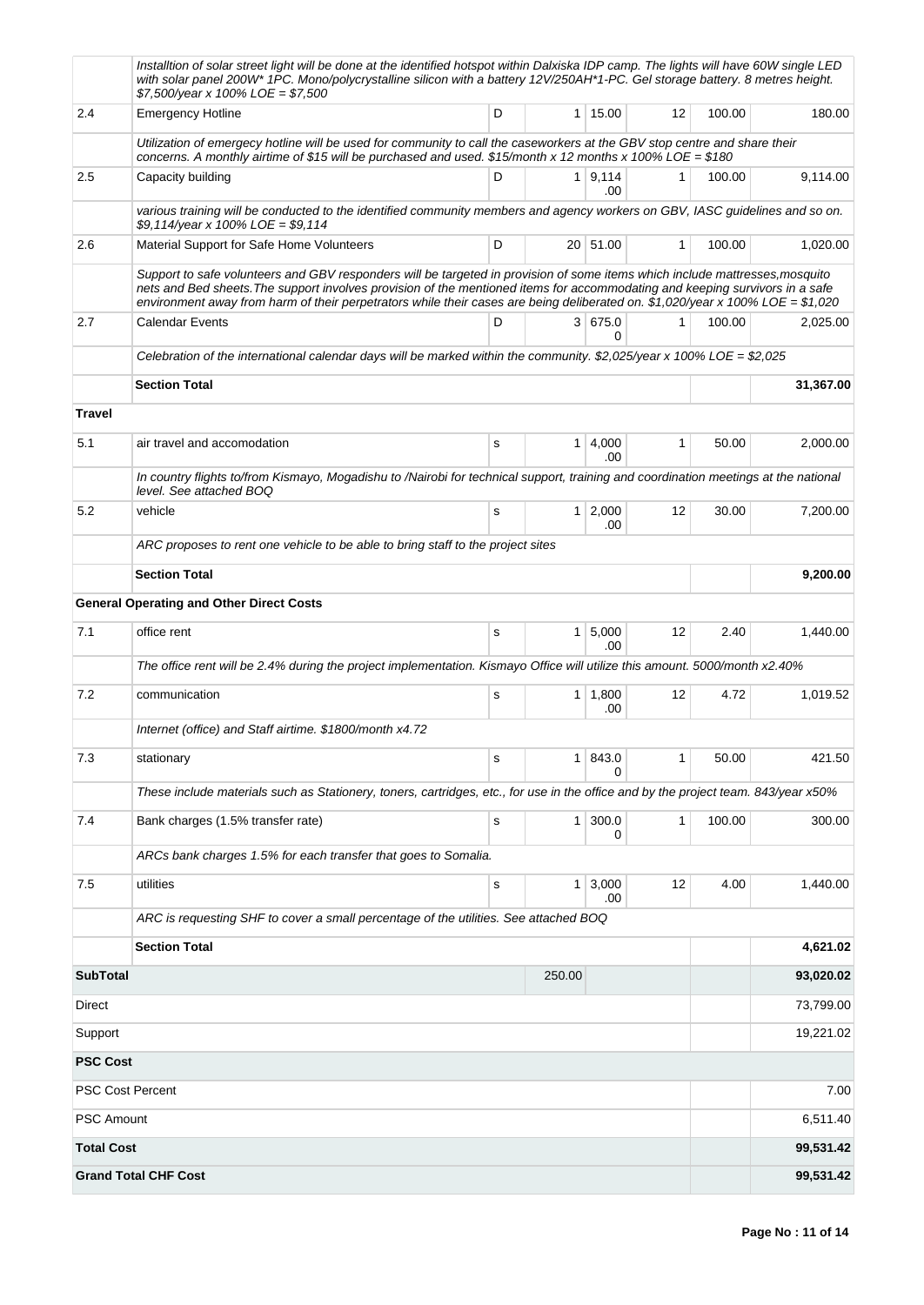# **Project Locations**

| <b>Location</b>                       | Estimated<br>percentage<br>of budget<br>for each<br><b>location</b> | <b>Estimated number of beneficiaries</b><br>for each location |              |             |       |              | <b>Activity Name</b>                                                                                                                                                                                                                                                                                                                                                                                                                                                                                                                                                                                                                                                                                                                                                                                                                                                                                                                                                                                                                                                                                                                                                                              |
|---------------------------------------|---------------------------------------------------------------------|---------------------------------------------------------------|--------------|-------------|-------|--------------|---------------------------------------------------------------------------------------------------------------------------------------------------------------------------------------------------------------------------------------------------------------------------------------------------------------------------------------------------------------------------------------------------------------------------------------------------------------------------------------------------------------------------------------------------------------------------------------------------------------------------------------------------------------------------------------------------------------------------------------------------------------------------------------------------------------------------------------------------------------------------------------------------------------------------------------------------------------------------------------------------------------------------------------------------------------------------------------------------------------------------------------------------------------------------------------------------|
|                                       |                                                                     | <b>Men</b>                                                    | <b>Women</b> | <b>Boys</b> | Girls | <b>Total</b> |                                                                                                                                                                                                                                                                                                                                                                                                                                                                                                                                                                                                                                                                                                                                                                                                                                                                                                                                                                                                                                                                                                                                                                                                   |
| Lower Juba -> Kismayo -><br>Dalxiiska |                                                                     | 100 1,090                                                     | 2,190        | 500         | 500   |              | 4,280 Activity 1.1.1 : Provide Case Management<br>services through psychosocial support,<br>documentation and referrals<br>ARC will provide all reporting GBV survivors with<br>timely services through the case management<br>process. This shall include safe and proper<br>documentation of cases; psychosocial support<br>both at individual level and appropriate referrals<br>for other services through the referral pathway,<br>as per the survivors' wishes and needs.<br>In addition, individual safety plans will be<br>developed with survivors in the case of imminent<br>intimate partner violence. All provided support<br>and services will respect the confidentiality and<br>wishes of the survivor as per the GBV Guiding<br>Principles. Information dissemination at the camp<br>level will be done on a daily basis by community<br>volunteers to ensure information on where to<br>access services is available to the community<br>and also share the GBV hotline for survivors to<br>call. The GBV stop Centre and the 2 Maternity<br>Child Health Clinics have counseling and<br>examination rooms including a trained<br>psychosocial counselor who is in charge of the |
|                                       |                                                                     |                                                               |              |             |       |              | hotline and provide counseling to the survivors.<br>ARC will continue to utilize the GBV Information<br>Management System (GBVIMS). According to<br>GBVIMS best practices, ARC uses a coding<br>system for survivors, caseworkers, and incidents<br>to anonymize the documents with sensitive<br>information. All data is centralized and secured in<br>an electronic database with restricted access<br>through passwords, with no paper trail other than<br>the survivor files kept by the case workers, and is<br>stored in a secured and locked location. Only<br>one trained focal point per GBV team has access<br>to the system to enter data, as it is password<br>protected. Caseworkers keep the GBV Intake<br>Forms in lockable cabinets together with the<br>client files. Procedures for destroying data during<br>an evacuation are in place as per the GBVIMS<br>data protection protocol checklist.                                                                                                                                                                                                                                                                               |
|                                       |                                                                     |                                                               |              |             |       |              | The GBVIMS has proven useful in the context of<br>Somalia to track GBV trends, including types of<br>violence, by whom they were committed, when<br>they occurred and by whom they were reported.<br>ARC will continue to use the system to generate<br>trend analysis in order to inform programming<br>and sharing with UNHCR's GBV focal point for<br>consolidation while following the laid down<br>procedures and protocols as stipulated in the<br>information sharing protocol (ISP).                                                                                                                                                                                                                                                                                                                                                                                                                                                                                                                                                                                                                                                                                                      |
|                                       |                                                                     |                                                               |              |             |       |              | Activity 1.1.2 : Distribute 100 Energy saving<br>Jikos, 100 Dignity Kits to GBV survivors and<br>installation of solar streetlight in Dalxiska<br>settlement.                                                                                                                                                                                                                                                                                                                                                                                                                                                                                                                                                                                                                                                                                                                                                                                                                                                                                                                                                                                                                                     |
|                                       |                                                                     |                                                               |              |             |       |              | ARC is a member of the Global Reference Group<br>for the updated Interagency Standing Committee<br>(IASC) GBV guidelines, which enables<br>communities, governments, and humanitarian<br>organizations to establish and coordinate multi-<br>sectoral interventions, to prevent and respond to<br>GBV throughout all stages of humanitarian<br>response.                                                                                                                                                                                                                                                                                                                                                                                                                                                                                                                                                                                                                                                                                                                                                                                                                                          |
|                                       |                                                                     |                                                               |              |             |       |              | As per the IASC Guidelines on integrating GBV                                                                                                                                                                                                                                                                                                                                                                                                                                                                                                                                                                                                                                                                                                                                                                                                                                                                                                                                                                                                                                                                                                                                                     |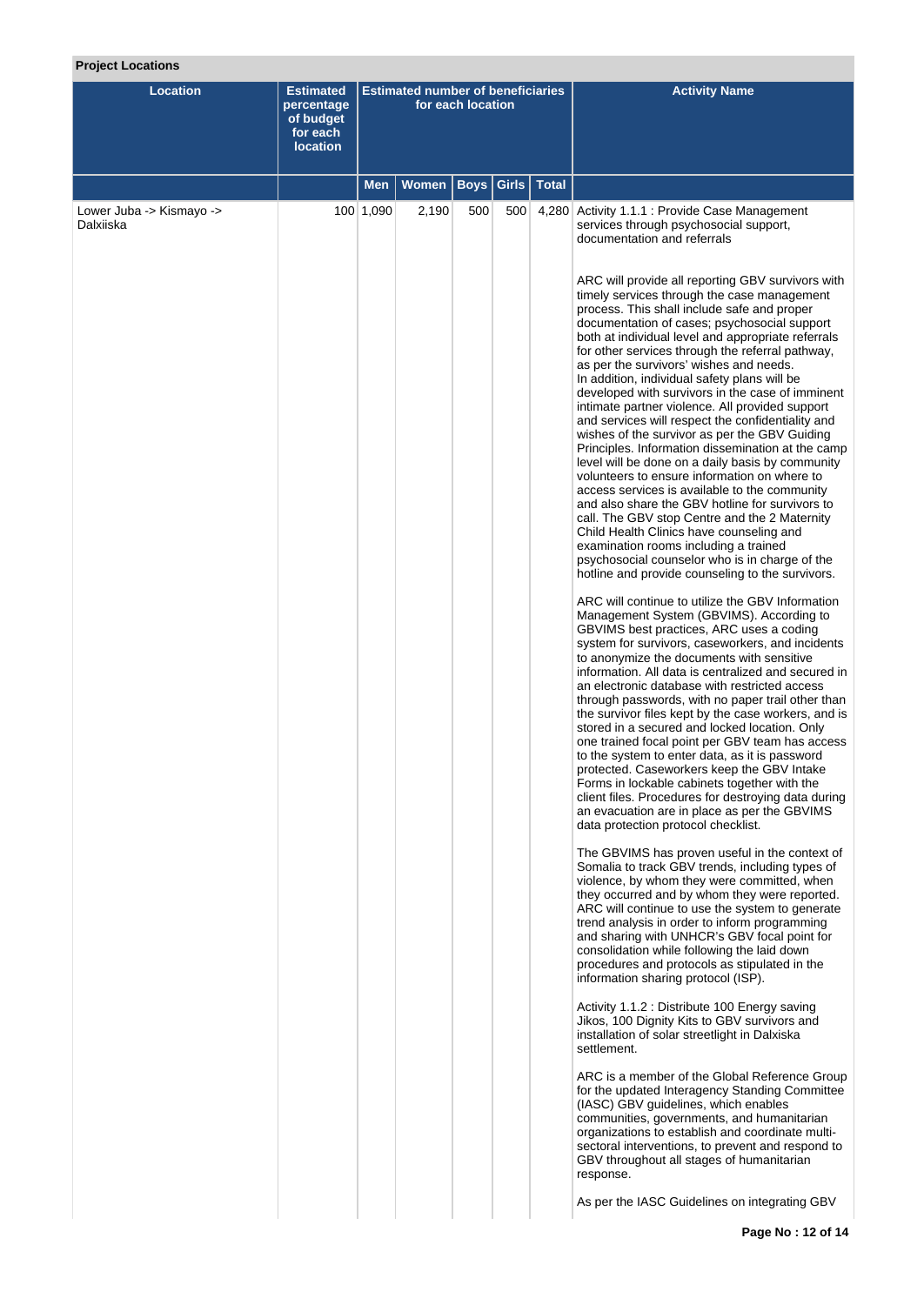prevention into all humanitarian interventions, ARC will distribute energy saving Jikos to GBV survivors identified through the case management in Dalxiska camp to reduce their frequency of going to the bush to fetch firewood. Three streetlights will be installed at the existing hotspots as identified by community members in Dalxiska settlement. Dignity kits will also be distributed to GBV survivors who are in need and also for proper hygiene. A post-distribution assessment will be conducted to assess the effectiveness of the Jiko and solar streetlights for GBV prevention.

Activity 1.1.3 : train 40 Community members on basic counseling and psychosocial wellbeing

The training will aim at improving the community members' knowledge and practices. This activity will include young single mothers and caregivers of persons living with disabilities who have been facing discrimination in the camp including the minority communities; this information will be selected from the incident recorders. Topics to be discussed will focus on violence reduction strategies, importance of self-care as well as other related topics. These sessions shall be aimed at reducing effects of the family burden on the caregiver and the resultant negative impact it has on their psychosocial wellbeing and their ability to cope with it; it will also empower caregivers to offer basic counseling to the people they take care of as well as allow them to reach out to other caregivers.

Activity 1.1.4 : Form Community based Support groups who will act as GBV responders and Safe Home Volunteers

Two community support groups will be formed comprising 10 persons each, will be selected from the community members who are known to be playing an active role in responding to and preventing GBV. The selected group will in turn be trained in order to avoid further risks to the GBV survivors and will act as GBV responders and Safe Home Volunteers who shall be engaged in providing basic support and referrals to GBV survivors and other persons facing protection risks and in need of psychosocial support. Safe Home Volunteers will also provide temporary safe spaces to persons of concern, specifically women and children facing immediate physical danger of sexual and/or physical violence as their case is being intervened and a solution is sought. ARC shall also endeavor to strengthen the capacity of support group structures to be able to prevent & respond to GBV through monthly meetings and on-the-job coaching. The safe home volunteers will be selected from the community members who are known to be playing an active role in responding to and preventing GBV. The selected group will in turn be trained in order to avoid further risks to the GBV survivors. Currently we do not have safe houses or haven to shelter GBV survivors and most of the cases they go to stay with someone they identify which exposes them to further risks. This volunteers will form part of support group working with ARC prevention and response in providing an alternative for such cases

Activity 2.1.1 : Conduct awareness campaigns through calendar events

ARC will engage community members in GBV prevention and response activities through celebration of key events, such as the International Women's Day, International Day of Zero Tolerance for Female Genital Mutilation and 16 Days of Activism. ARC will also use radio programs, roadshows, forums, participatory and educative theatres and IEC materials to communicate key GBV prevention and response